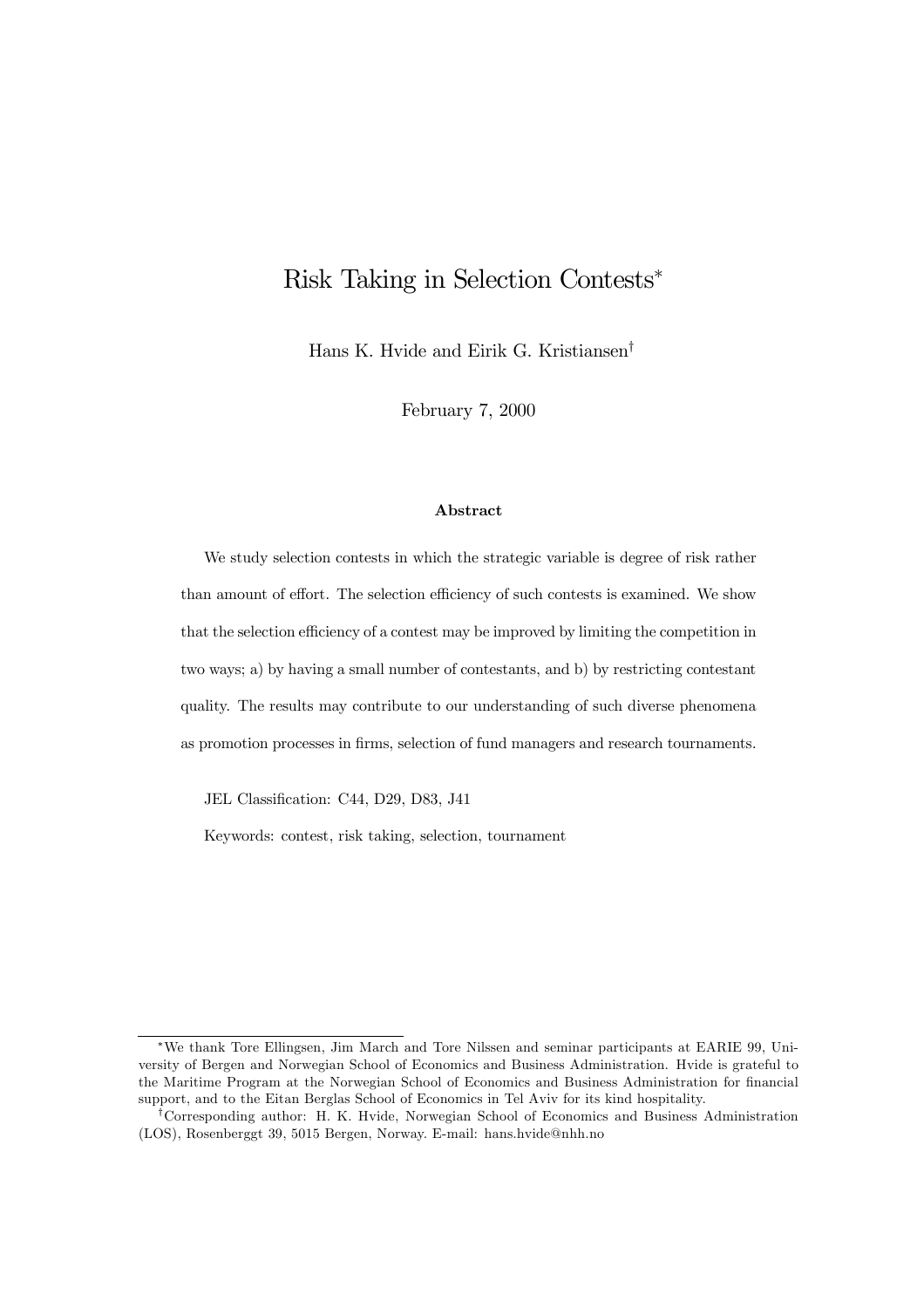### 1 Introduction

In a contest or a tournament, rewards are based on the relative performance of the contestants. Contests serve two different purposes. First, tournaments among workers can mitigate incentive problems when the effort of workers is unobservable. Second, tournaments serve as a selection mechanism. For example, since employers do not necessarily know which workers are the most able, promotions are often based on a comparison of the observed productivity of the workers; the firm promotes the top-ranked worker.

In this paper we focus on the selection aspect of contests, in the case where risk taking is the strategic variable of the contestants. Employees involved in a promotion process or tenure process, for example, may choose tasks that differ in risk profile to show off their abilities.1 Another example is fund managers' competition for new investors. Empirical studies show that fund managers with the highest rate of return one year capture the lion's share of subsequent years' investments. Furthermore, these studies show that competition for prospective investments has impact on fund managers' risk taking.<sup>2</sup> Consequently, workers competing for promotion and fund managers competing for the flow of investors may be viewed as taking part in a selection contest in which risk taking is an important strategic variable.

We investigate the selection efficiency of contests in which the contestants optimize their choice of risk, given the risk taking of others. Who will come out on top, bad types or good types? In what way will the selection efficiency depend on, for example, the quality of the contestant pool? We view answering such questions as important to understanding

<sup>&</sup>lt;sup>1</sup>Or even simpler, the task may be fixed but employees choose between a 'safe' working method (e.g., working thoroughly) and a 'risky' working method (e.g., working hastily).

<sup>&</sup>lt;sup>2</sup>For example see Chevalier and Ellison (1997) and Brown et al. (1996).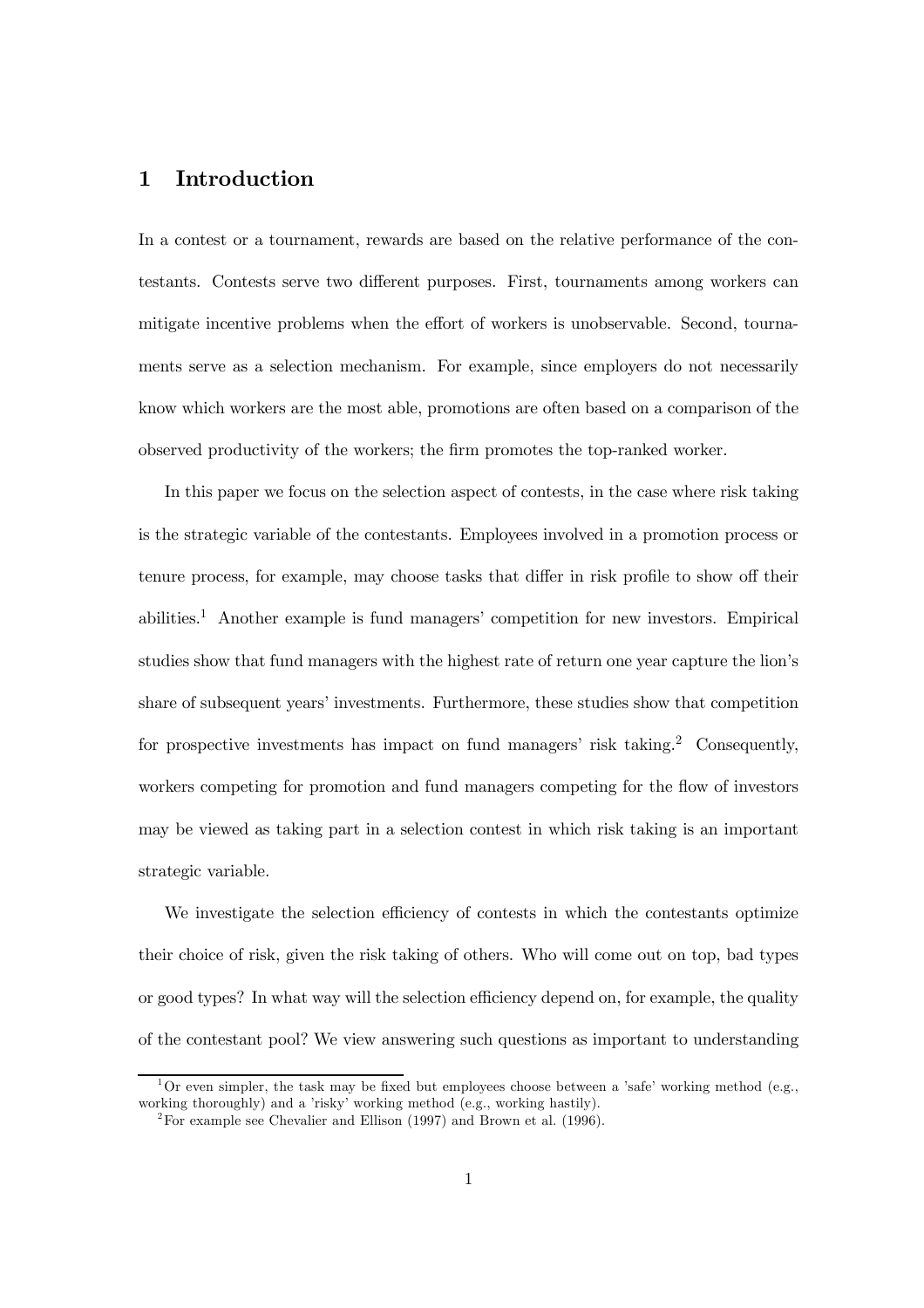the efficiency of promotion processes in large firms and the efficiency of fund manager selection in financial markets.

Although the case where agents choose both risk and effort seems realistic for many applications, for tractability we confine ourselves to the case where risk taking is the only strategic variable. Moreover, we restrict ourselves to the case where there is only one prize to be won. From that this starting point, we investigate the selection efficiency of contests along two dimensions: the number of contestants and the quality of the pool of contestants. Two natural conjectures are the following: Selection efficiency improves with the quality of the contestant pool, and selection efficiency improves with the number of contestants. Tougher competition makes tougher winners. Our two main results are negative; we show that, in our simple model, neither conjectures necessarily holds true.

The model we work with has two types of agents, a *low* type and a *high* type, each with two possible pure strategies, safe and risky. The risky strategy induces a (not necessarily mean preserving) spread in the probability distribution of individual output compared to the safe strategy. For a given risk level, the high type has a higher expected output than the low type. The output space is discrete. The latter assumption is fairly restrictive, and in Appendix A we use numerical techniques to show that the main results from the discrete model also apply in continuous models.

We focus on what seems to be the most natural measure of selection efficiency of a contest; the probability of a *high* type agent winning it. We denote this probability by  $\Pi$ . We show that  $\Pi$  may decrease with a pool of agents of higher quality, i.e., an increase in the share of high ability agents in the pool. To see the underlying intuition, notice that increasing the quality of the pool has two effects. The first is the statistical effect: a higher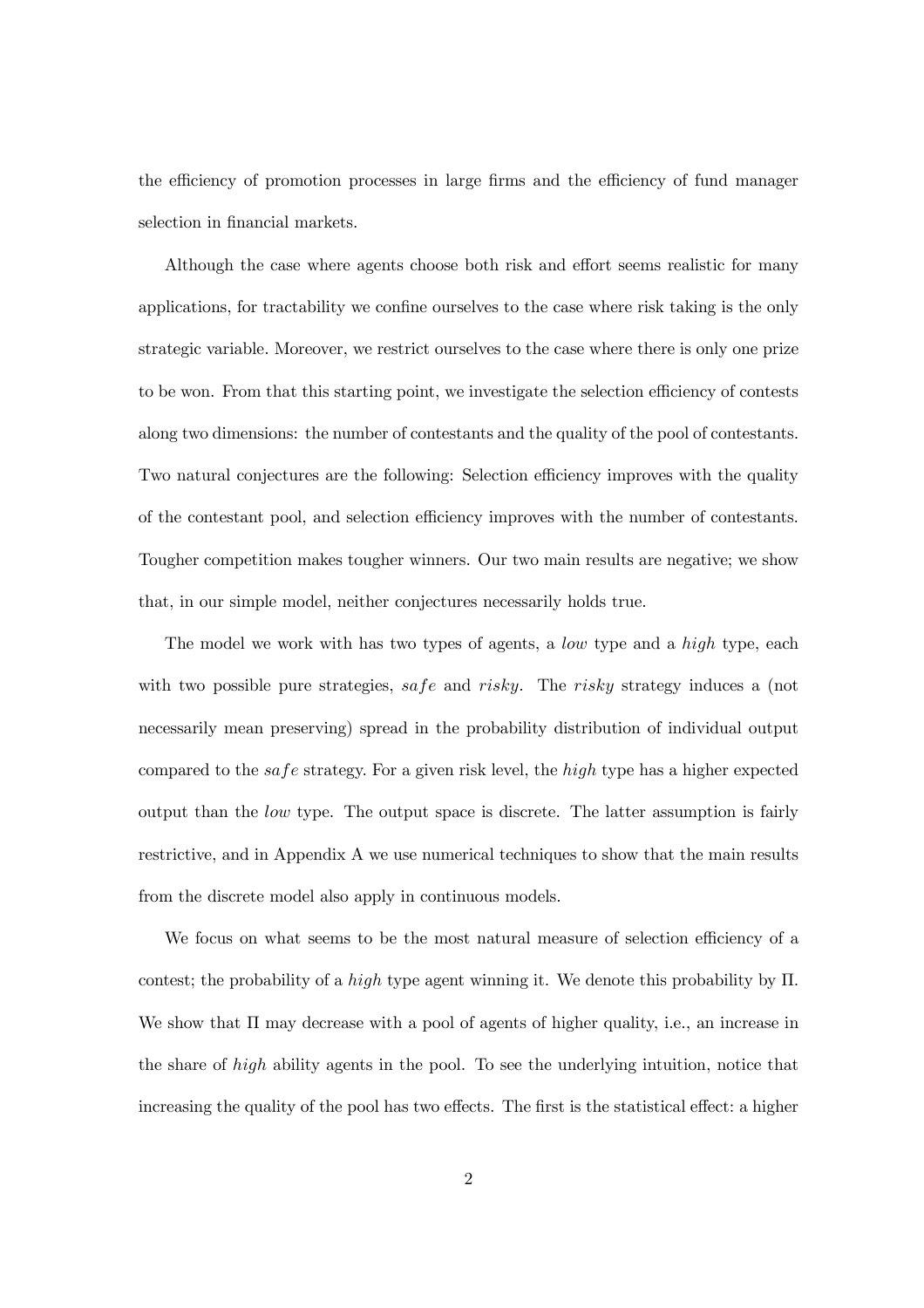quality of the pool increases  $\Pi$ , holding the strategies of the types fixed. The second effect is the equilibrium effect: increasing the quality of the pool shifts the equilibrium of the game to one with increased risk taking. The latter effect may decrease  $\Pi$ . Thus we show that the statistical effect's positive influence on  $\Pi$  may be dominated by the equilibrium effect's negative influence on  $\Pi$ . A surprising implication is that a firm may discriminate against agents who are likely to be highly skilled by not allowing them to take part in the contest.<sup>3</sup>

A similar intuition can be applied to our discussion of the effect on  $\Pi$  of increasing the number of contestants. Suppose that the number of contestants increases. In that case, the probability of a high type agent being included in the contest obviously increases (a positive statistical effect). However, increasing the number of contestants also implies more risk taking in equilibrium (the equilibrium effect), which may harm to selection efficiency. We show that the positive statistical effect of increasing the number of contestants may be weaker than the negative equilibrium effect. Thus a firm may improve selection efficiency by limiting competition for higher-rank positions.

Although it has often been argued that contests serve both motivation and selection functions (see e.g., Lazear and Rosen (1981), Schlicht (1988)), the tournament literature has mostly focused on the case with homogenous agents, where selection problems in the sense discussed here do not arise.<sup>4</sup> Papers that do consider the case with heterogeneous agents restrict the discussion to how a tournament reward structure may motivate agents to

<sup>3</sup>Baye et al. (1993) reports a related exclusion result in a complete information setup for all-pay auctions. Auction revenue may increase if agents with high valuations are excluded.

<sup>&</sup>lt;sup>4</sup>In the case with homogenous agents and effort as a strategic variable, Nti (1997) showed that increasing the number of workers competing for a prize may result in a decline in the overall level of effort. Thus our results on the gains from limiting competition has its counterpart in the received literature.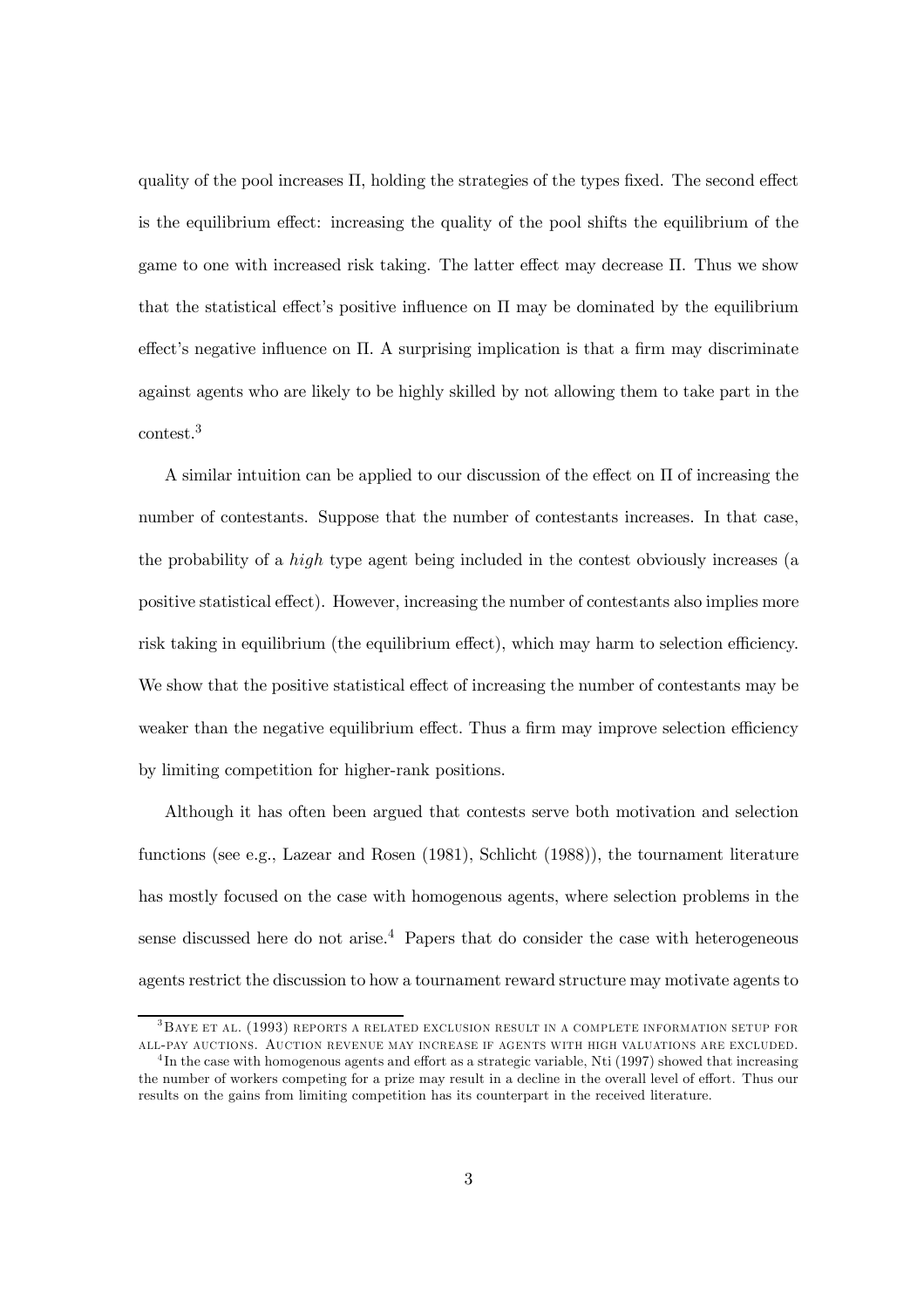work hard. An exception is Rosen (1986) (section V), which considers both the motivation function and the selection function of contests. The present paper complements Rosen  $(1986)$  in considering selection efficiency under risk taking instead of under "effort taking". Also, since Rosen confines attention to the case where there is no private information about own type, our aim is, in that sense, broader in scope.

Harrington (1999, 1998) consider a promotion game where agents with the highest output are promoted to a higher level in an organization. If agents are endowed with simple behavior rules, Harrington (1998) shows that agents that are unresponsive to changes in the environment reach the top of the organization. Harrington (1999), on the other hand, allows agents to act strategically and shows that the "rigidity" result of Harrington (1998) can be reversed. While HARRINGTON (1998) DOES NOT CONSIDER STRATEGIC ACTIONS and Harrington (1999) assumes that agents are homogenous, the present paper considers heterogenous agents that act strategically.<sup>5</sup>

The efficiency of various selection procedures is a main topic in the statistical decision theory (see e.g., Gibbons et al.  $(1977)$ ). By focusing on selection efficiency as the measure of the success of a contest, instead of e.g., aggregate output, our work is in that sense closer to statistical decision theory than to the tournament literature. In contrast to the statistical decision theory, the present paper considers the selection efficiency of a contest when agents act strategically. The strategic element makes the noise in the selection process we study

 $5\text{Using tools from evolutionary game theory Dekel and ScottMmer (1999) find an evolutionary pressure.}$ towards risk loving preferences provided that those who breed in a population is determined by a contest (and where a child inherits the risk preferences of its parents). The focus of Dekel and Scotchmer (1999) is very different from our focus (there is e.g., no discussion of selection efficiency in Dekel and Scotchmer (1999)), but the models applied are similar.

A patent race is a kind of contest in which there is only one prize – the patent. Risk taking in such contests has been carefully analyzed in e.g. Klette and de Meza (1986), Cabral (1997), and Dasgupta and Maskin (1987). However, selection issues do not arise in these papers – only the date of innovation matters.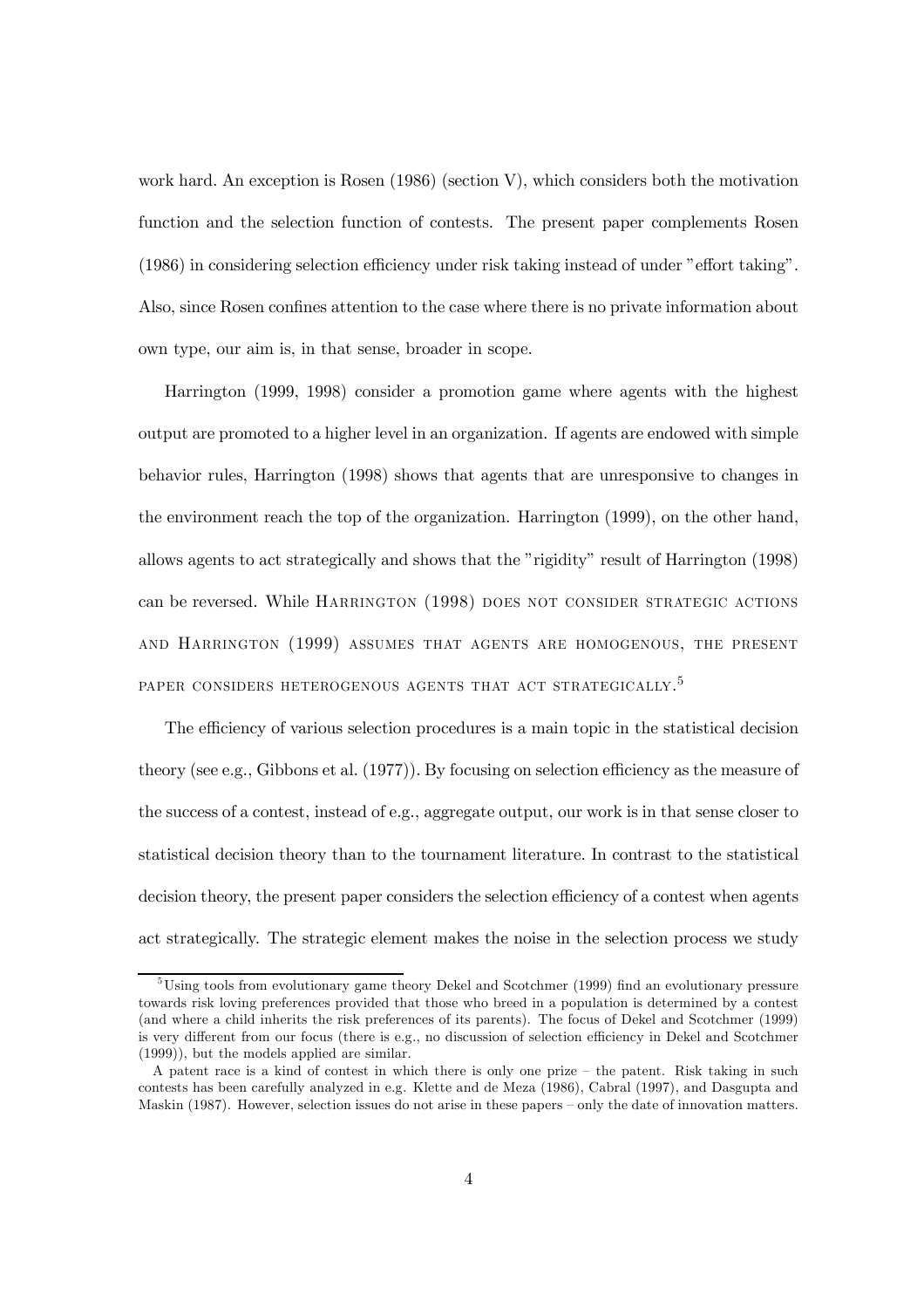endogenous, while the noise in the selection processes studied by statistical decision theory is exogenous. Thus, the statistical decision theory literature only considers statistical effects, while we consider the interaction between statistical effects and equilibrium effects.

The remainder of the paper is organized as follows. In Part 2 we describe the model. In Part 3 we performe the ananlysis. Part 4 concludes. In Appendix A we use numerical techniques to see whether our basic insights from Part 3 are robust to making the model more continuous. All proofs are relegated to Appendix B.

# 2 The Model

Consider a setting in which a principal arranges a contest in order to identify a talented agent. We assume that the principal can only observe the rank of the agents, and awards a prize to the agent with the highest rank, or ouput.<sup>6</sup> There are n risk-neutral agents competing for the prize, whose value is normalized to  $1<sup>7</sup>$ . The individual output space Z is finite and consists of four elements;  $Z := \{z_1, z_2, z_3, z_4\}$ , where  $z_1 < z_2 < z_3 < z_4$  (tied winners have an equal chance of obtaining the prize). There are two types of agents, low and high, with  $\theta$  denoting the share of the high type in the pool from which the n agents are drawn. Both types have an opportunity cost of participation equal to zero, and hence

 $6$ As pointed by e.g., ..., cases where the principal mainly has ordinal information on individual output, or where only ordinal information is verifiable (Malcomson  $(1984)$ ), are common in practice. If cardinal information on individual output is available and verifiable, an interesting question, that goes beyond the aims of the present paper, is whether such cardinal information can make schemes where the prize goes to an agent with an output in the 'middle' optimal. (Notice that such non-monotonic schemes have the weakness that they give agents incentives to dispose with parts of their output in equilibrium. For example, fund managers have an incentive to inflate trading costs.)

 $^7$ As there are no costs associated with risk taking in our model, the size of the prize has no effect on equilibria. Notice that the freedom with respect to the size of the prize makes the model consistent with any degree of bargaining power between the firm and the contestants.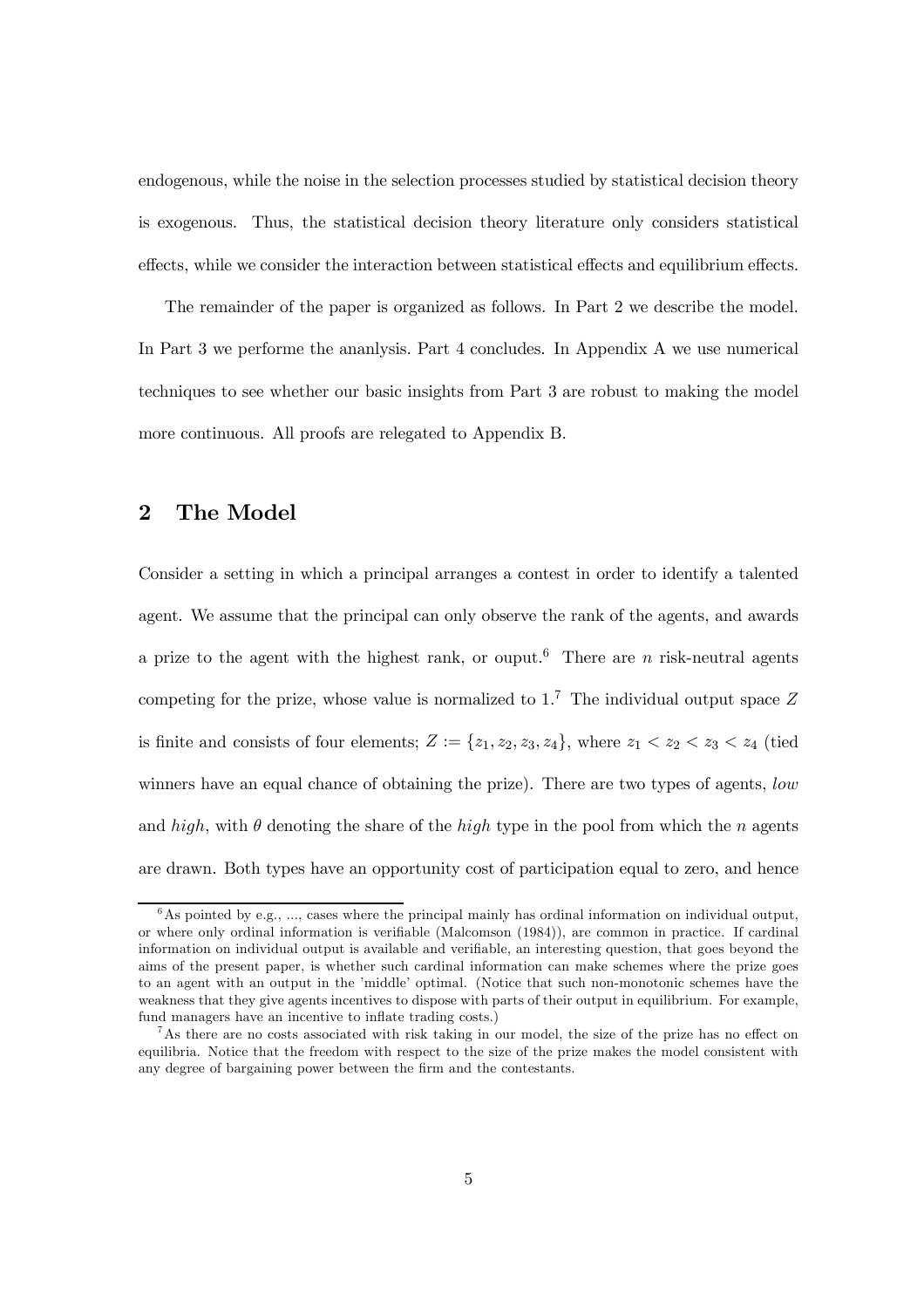the group of contestants is a true random sample from the pool.<sup>8</sup> Agents of each type have two pure strategies, safe and risky. If a low type agent chooses safe then her output is  $z_2$  with certainty. If a *high* agent chooses safe then her output is  $z_3$  with certainty. If a low type agent chooses risky then her output is  $z_1$  with probability  $1 - x$ , and  $z_4$  with probability x. If a high type agent plays risky then her output is  $z_1$  with probability  $1-y$ , and  $z_4$  with probability y, where  $y>x$ . We do not exclude mixed strategies, and thus the (mixed) strategy space has the usual continuity properties. Outputs are assumed to be statistically independent. Expected utility for an agent equals her win probability, since we assume that there are no costs associated with risk taking. Alternative approaches are discussed in a footnote.<sup>9</sup>

A special case of the model is the case where expected output is constant across projects of a given type, i.e., the case when the distribution of output under the risky strategy is a mean preserving spread (MPS) of the distribution of output under the safe strategy. In the numerical analysis we explicitly assume that risky strategies induce a MPS of the distribution of output under the safe strategy. Notice, however, that the model is not restricted to the MPS case.

 $8A$  model with self-selection into different contests (in the spirit of Bhattacharya and Guasch (1988)) is a possible extension of the present work. For example, it might be possible to construct a pair of contests (with different degrees of possible risk taking), in which the low  $(high)$  type individuals self-select into the contest with the high (low) level of potential risk taking.

 $9$ Our model is a straightforward multi-type extension of the models in Lambert (1986) and Diamond (1998) (who study a single agent principal agent problem). We decided to use this model after doing several attempts on other, presumably richer, models. Let us give an example. A natural formulation is to let individual output be normally distributed with fixed mean (interpreted as type) and endogenous variance (risk taking). The unrestricted version of this model (no costs or limits to increasing variance) gives the unsatisfactory conclusion that the low type's variance approaches infinity, securing a  $\frac{1}{n}$  chance of winning, regardless of the action of the high type. Thus the outcome of the contest is random in a strict sense, i.e.,  $\Pi = \theta$ . Recall that an agent's type is simply his mean and notice that this conclusion holds for any finite distance between the high type and the low type. Less obviously, the result holds for any number of types. These annoying results can be avoided by assuming a (possibly U-shaped) cost to risk taking. Unfortunately, we found such models too difficult to solve analytically, except cases with very restrictive assumptions about the cost function.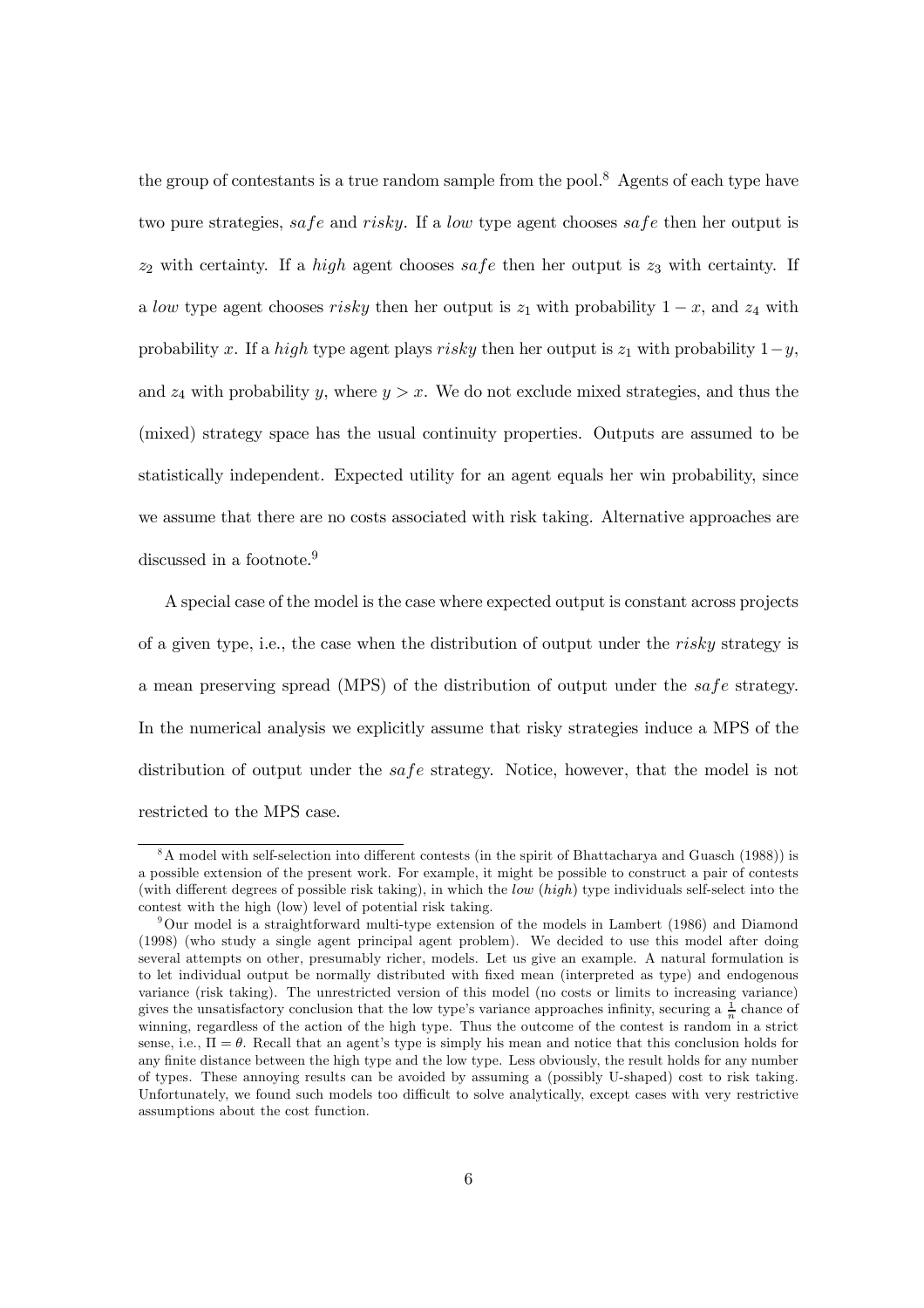### 3 Equilibrium Analysis

We now consider the incomplete information game  $\Gamma(n, \theta)$ , where an agent does not know the type of the other contestants, but she knows n and  $\theta$  and her own type. A strategy is a mapping from the type space T, where  $T := \{low, high\}$ , to the action space C, where  $C := \{safe, risky\}$ . We denote the set of symmetric pure strategies S, where  $S :=$  $\{(safe, safe), (safe, risky), (risky, safe), (risky, risky)\},$  with the low type's action written first. The key endogenous variable is the probability of a  $high$  type agent winning the prize, denoted  $\Pi(\Gamma)$ .<sup>10</sup> We confine our attention to (symmetric) Bayes-Nash equilibria (BNE), i.e., strategy tuples where all agents maximize their probability of winning given the strategy of the other agents, and where all agents of the same type play the same strategy.

#### 3.1 Quality of Contestant Pool

To see the effect of increasing the quality of the contestant pool, we consider the case of  $n = 2$ <sup>11</sup> Straightforward calculations reveal that there are unique equilibria, and moreover that all four elements of  $S$  can be equilibrium strategies depending on the values of the parameters  $(\theta, x, y)$ .<sup>12</sup>

**Proposition 1** All four pure strategy combinations are possible symmetric BNE of  $\Gamma(2, \theta)$ . Furthermore, if there exists a symmetric pure strategy BNE, then it is unique.

<sup>&</sup>lt;sup>10</sup>In the case of multiple equilibria,  $\Pi$  depends not only on n and on  $\theta$ , but also on which equilibrium is being played.

<sup>&</sup>lt;sup>11</sup>Analogous results can easily be verified for  $n = 3$ . For increasing n, it becomes increasingly difficult to solve explicitly the polynomial equations that characterize equilibria, since the polynomials are of the order n.

 $12$ <sup>12</sup>The win probabilities for the different pure strategy combinations are given in the Appendix.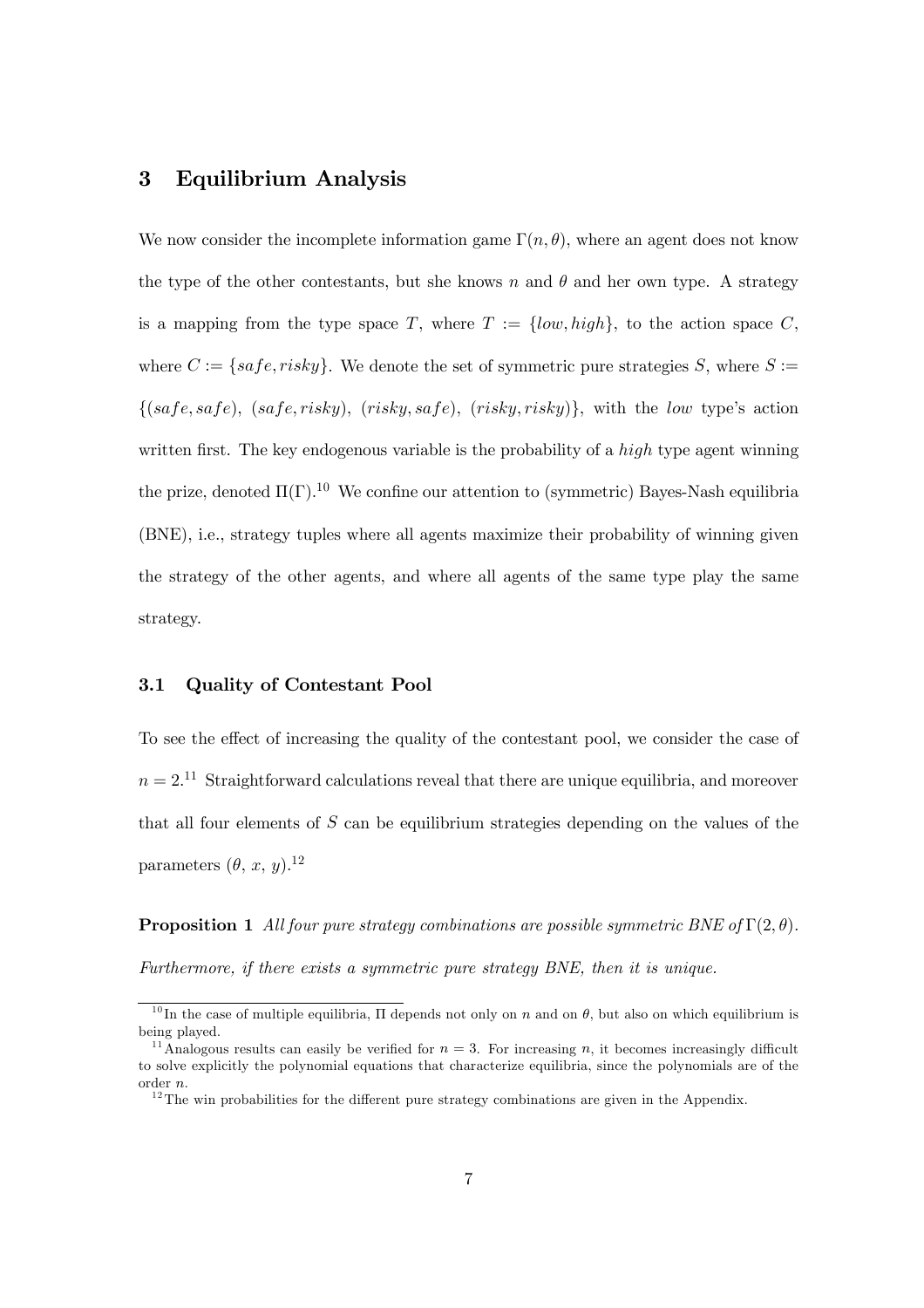Proof. See Appendix B.



Figure 1 illustrates equilibria for varying x and y combinations given  $n = 2$  and  $\theta = \frac{1}{2}$ .

Figure 1: Equilibria for  $\theta = \frac{1}{2}$ .

Recall that  $x(y)$  is the probability of a *low(high)* agent obtaining the highest outcome if she plays risky. With both x and y large,  $(risky, risky)$  is the equilibrium, which is natural. In the case where both x and y are small,  $(safe, safe)$  is the equilibrium. That seems counterintuitive since in that equilibrium a low agent loses with certainty if the other agent is a *high* type. The intuition behind the  $(safe, safe)$  equilibrium is that the probability of a *low* type winning against a *high* type (by playing  $risky$ ) is sufficiently small for the *low* type to rather care about her best chance of winning were she to play against another *low* type agent.<sup>13</sup>

<sup>&</sup>lt;sup>13</sup>Of course, this equilibrium disappears as  $\theta$  goes to zero.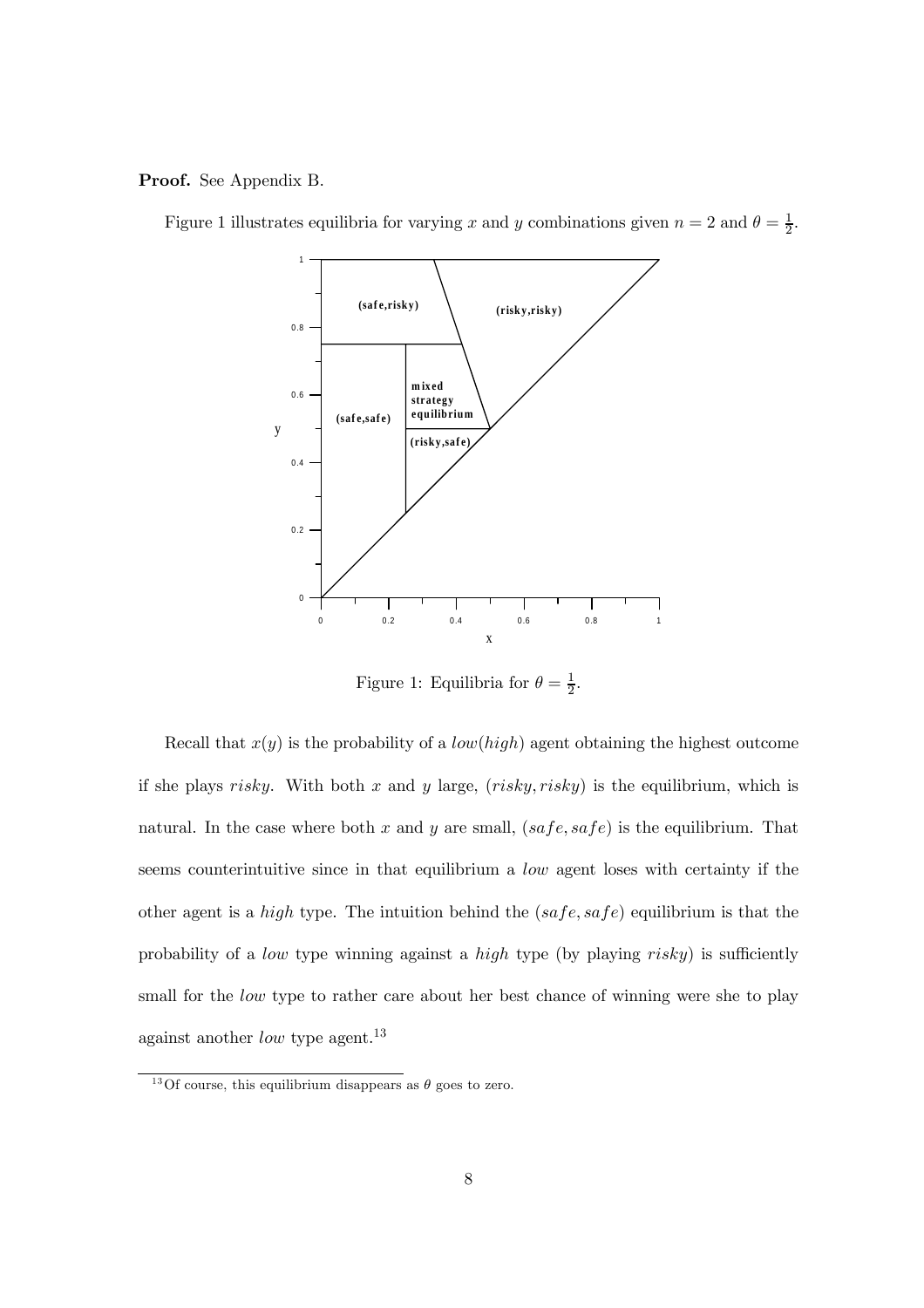In some cases it is possible to improve the average ability of the pool of contestants. For example, a firm can hire entry level employees from an Ivy League University rather than from a Minor League University, or an investor can use a professional evaluation firm in order to hire more highly skilled fund managers.<sup>14</sup> A first guess might be that it is advantageous to improve the expected ability of the contestants (i.e. to increase  $\theta$ ), as long as there are no intrinsic costs associated with doing it. However, Proposition 2 shows that this conjecture can be false if increased ability among the contestants induces more risk-taking.

#### **Proposition 2** Limited Contestant Quality.  $\Pi$  may decrease as  $\theta$  increases.

#### Proof. See Appendix B.

 $\bar{\Pi}$  increases with the probability that an arbitrary contestant is of the *high* ability type if we keep the amount of risk taking fixed. This is the statistical effect. However, there is the equilibrium effect also: an increase in  $\theta$  may result in a shift to an equilibrium with more risk taking, and consequently create more noise in the selection process. This may reduce selection efficiency. The statistical effect may be dominated by the equilibrium effect, and thus  $\Pi$  may increase with a decrease in  $\theta$ .

When is the equilibrium effect likely to outset the statistical effect? First, an increase in  $\theta$  may increase the risk taking of the low type, and hence introduce more noise in the selection process and thereby reduce  $\Pi$ . However,  $\Pi$  may also decrease in  $\theta$  in cases where there is no effect on the low type's equilibrium strategy from increasing  $\theta$  (i.e., when only the high type plays a more risky strategy after  $\theta$  is increased). The intuition is that a

 $14$ Almost all large investors pay professional firms to evaluate mutual fund managers (Heinkel and Stoughton (1994)).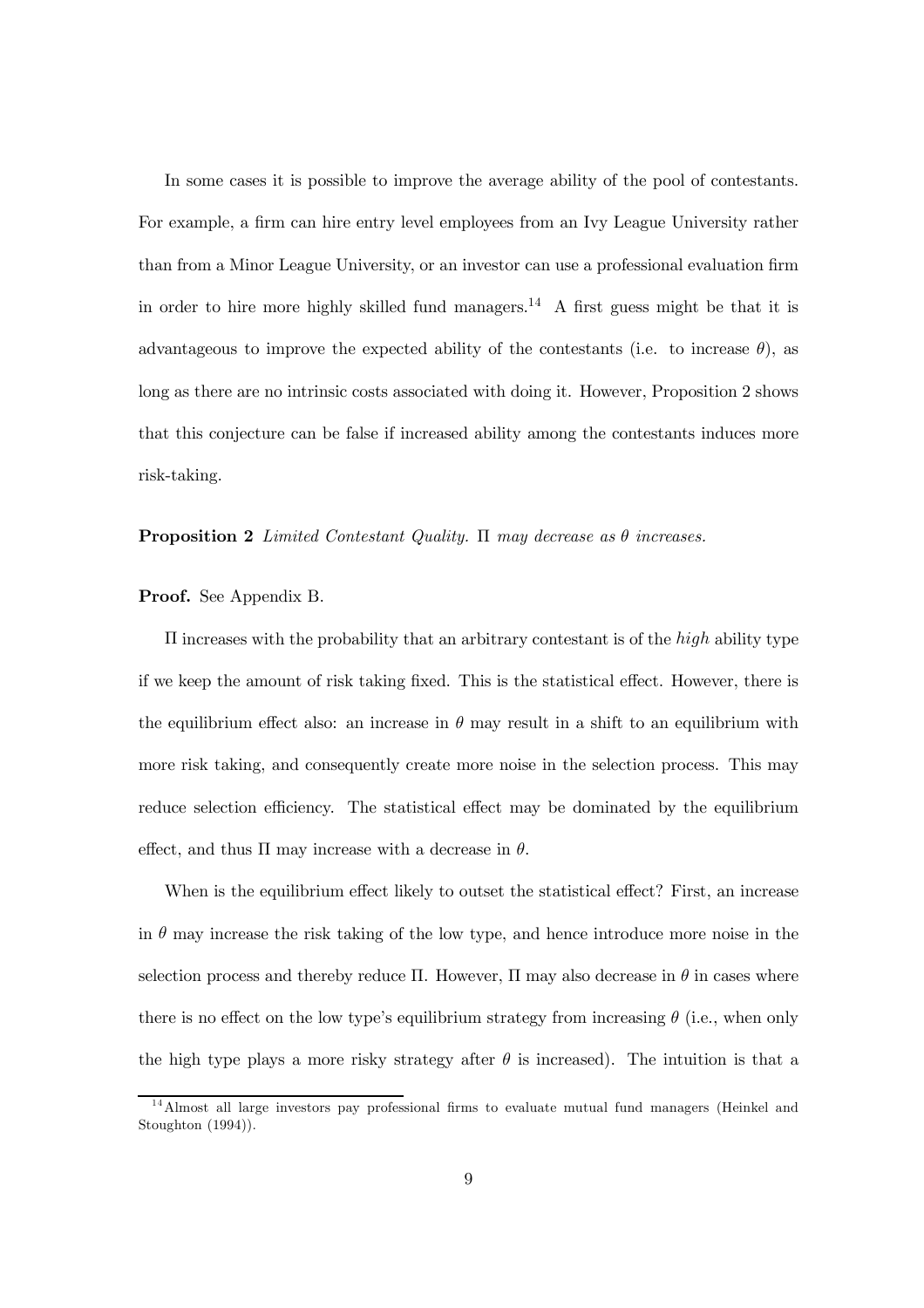high type agent ignores the negative externality imposed on other high types' probability of winning by choosing a riskier strategy.

In cases in which expected output depends on the risk of the project (i.e., the non-MPS case), selection efficiency as well as aggregate output may be of importance for a principal. Our analysis can straightforwardly be extended to analyze the trade off between aggregate output and selection efficiency. Furthermore, examples in which both selection efficiency and aggregate output decrease in  $\theta$  can easily be constructed. Hence our non-monotonicity result is robust to making the principal's preferences more general.

#### 3.2 Number of Contestants

To improve  $\Pi$ , it seems natural to increase the number of contestants in order to increase the probability of a good agent participating. For example, if an investor is uncertain about the investment skill of various potential mutual fund managers, it might be tempting to invite a large number to engage in themanagement of its investment portfolio. However, Proposition 3 shows that increased competition, in the sense of increasing the number of contestants, can be a two-edged sword, because increased competition may alter the amount of risk taking in equilibrium.

**Proposition 3** Limited Competition.  $\Pi$  may decrease when the number of contestants increases from 2 to 3.

#### Proof. See Appendix B.

Proposition 3 shows that the increase in noise may in fact harm the selection process more than the benefits of the greater likelihood of having at least one  $high$  ability agent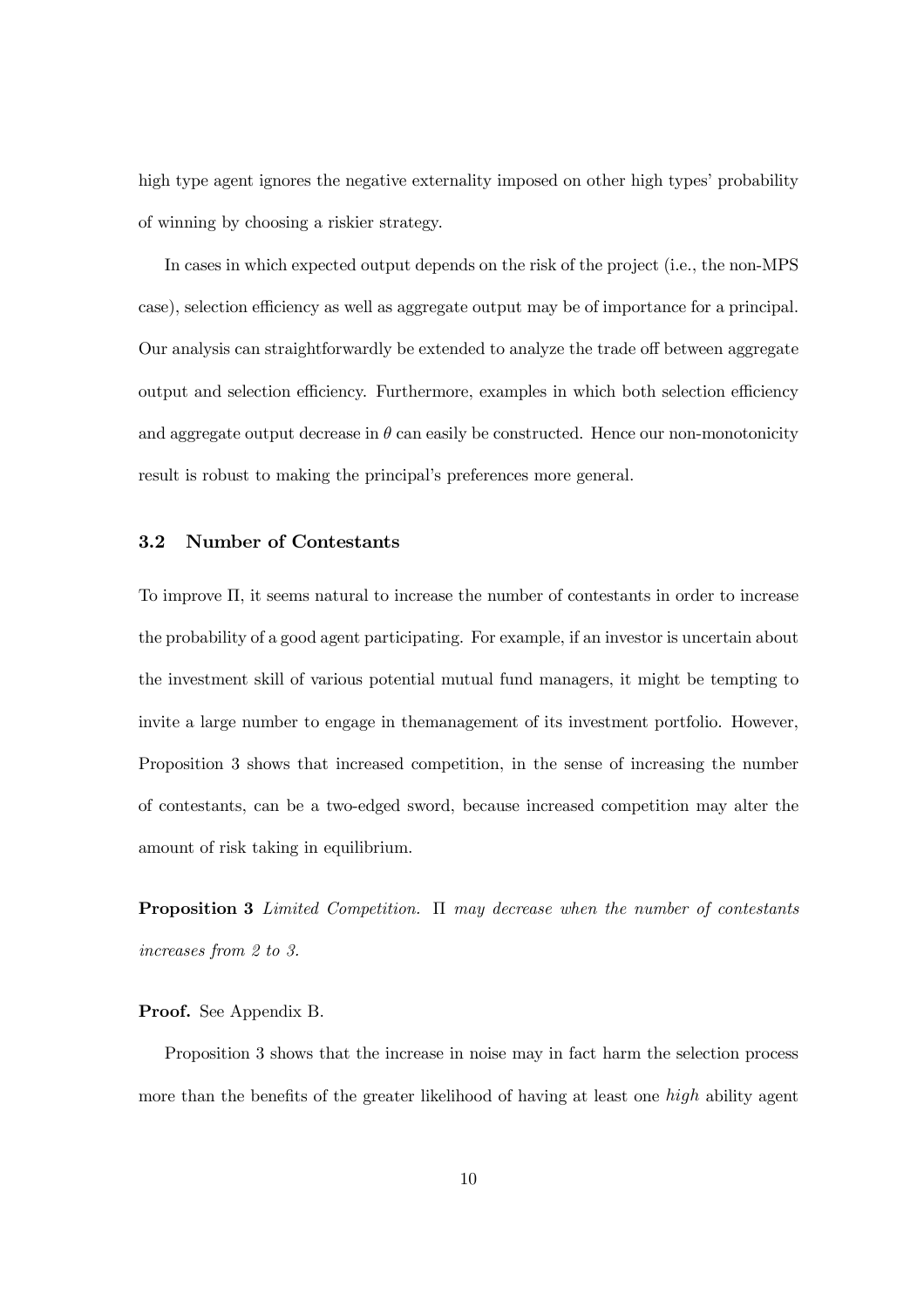participating in the contest. The equilibrium effect may dominate the statistical effect.<sup>15</sup>

Note also that if a switch from a safe to a risky strategy yields a sufficiently large reduction in expected output, an increase in the number of contestants (which induce more risk taking) may reduce expected aggregated output.

When the number of agents is already large, then adding a player presumably has no equilibrium effect since both types play risky already. An intuition therefore goes that although  $\Pi$  may be decreasing for a small increase in n,  $\Pi$  must increase for a large increase in  $n$ . In other words, although an intermediate number of contestants may be worse than a few, a very large number of contestants must be better than a few.16 But, as Proposition 4 shows, this intuition is false. The proposition builds on a very useful result from Dekel and Scotchmer (1999).

**Proposition 4**  $\Pi$  may be larger for 2 contestants than for an infinite number of contestants.

Proof. See Appendix B.

## 4 Conclusion

Contests are used both to induce to work hard and to solve selection problems. It is therefore surprising that the tournament literature has almost exclusively considered the

<sup>&</sup>lt;sup>15</sup>Notice that in contrast to the case of increasing  $\theta$ , the statistical effect on  $\Pi$  of increasing *n* is ambiguous. To see why, assume that the  $(risky, safe)$  equilibrium is played for some n. Then, keeping the strategies fixed,  $\Pi$  clearly approaches zero as n increases, and thus the statistical effect is negative for the  $(risky, safe)$  equilibrium. On the other hand, the statistical effect on  $\Pi$  of increasing n, given the  $(safe, risky)$  equilibrium, is clearly positive. Thus the statistical effect on  $\Pi$  of increasing n is ambiguous, since it depends on the equilibrium strategies played.

<sup>&</sup>lt;sup>16</sup>Notice that this intuition holds for the quality of contestants. A very high contestant pool quality ( $\theta$ ) close to 1) certainly gives at least as good value of  $\Pi$  as low values of  $\theta$ .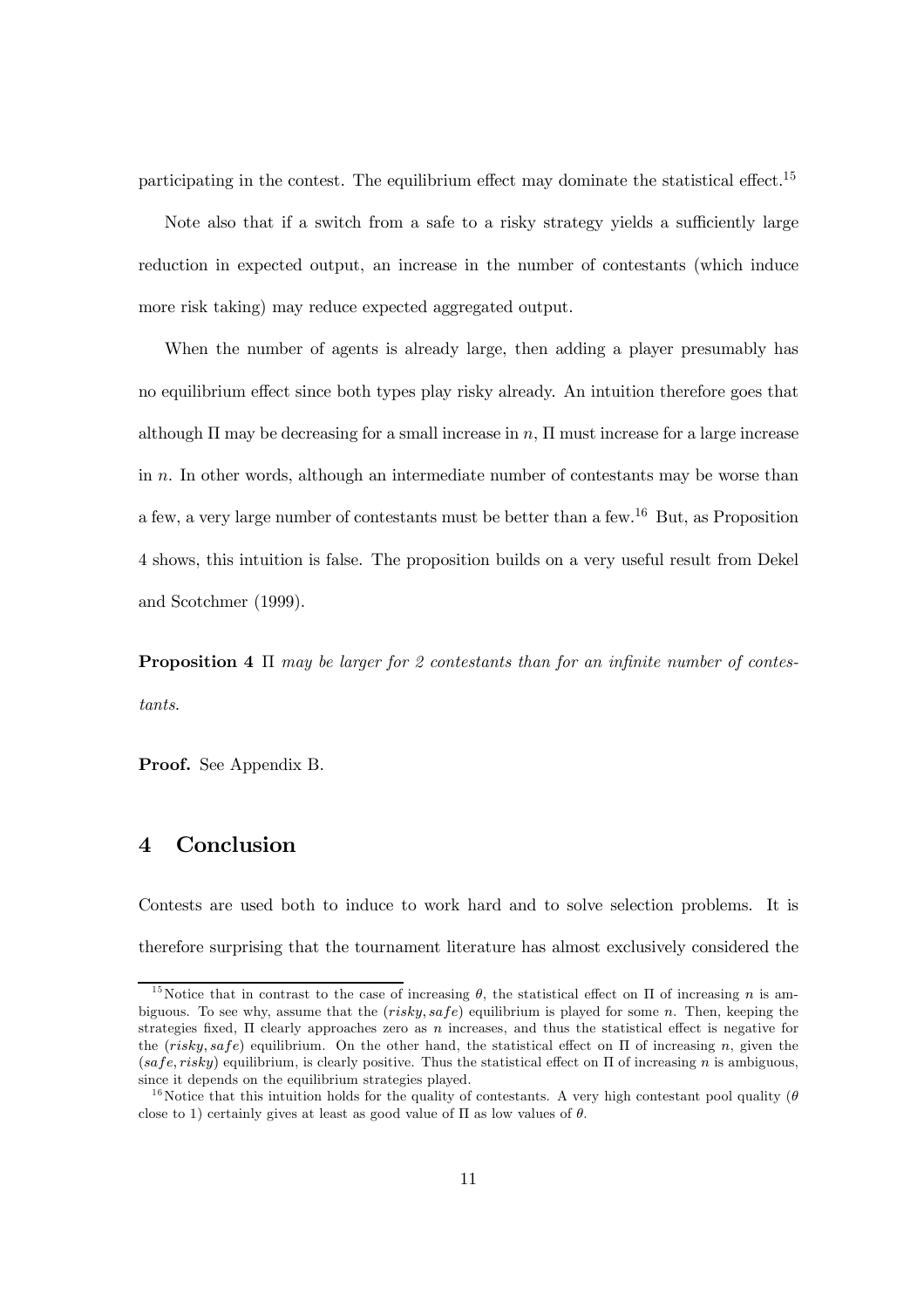former function. In this paper, however, we have mainly considered how well contests select talented agents, when risk taking is the decision variable of the agents.

We have used promotion decisions in firms and the selection of mutual fund managers as examples of situations where fiercer competition may lead to more risk taking and reduced selection efficiency. However, the insights from our analysis can be applied to other contexts also. For instance, governments and private firms often sponsor tournaments to induce research on specific topics. The reward structure and selection issues of these tournaments is close to what we have discussed in this paper: there is usually only one large prize and selection of a high-quality firm is essential since the winner is going to take care of prospective production.<sup>17</sup> In such tournaments, the participants can usually vary the risk profile of their research strategies. Our results indicate that an organizer of a research tournament may want to restrict the number and quality of contestants in a research tournament.

Taylor (1995) considers how a sponsor of a research contest should induce a high level of effort from the participants – the riskiness of their research strategies is not considered. Nor does Taylor (1995) take into account the fact that the sponsor commonly continues the relationship with the winner through a production contract, and consequently Taylor ignores selection efficiency. Our discussion of selection efficiency under risk taking can be considered as a natural extension of the discussion of effort taking in Taylor  $(1995)$ .<sup>18</sup>

 $17$ The prizes are large procurement contracts and/or prize money. Rogerson (1989) used stock-market data to estimate the size of the prize implicit in each production contract awarded after the 12 major aerospace research contests held by the US Department of Defence between 1964 and 1977. He showed that the average award was in the interval 10.2 to 14.6 percent of the market value of an average contestant firm.

 $18$ Our paper is also related to that of Fullerton and McAfee (1999) which considers the use of auctions for selecting highly qualified contestants for research tournaments. Neither Fullerton and McAfee (1999) nor Taylor (1995) takes into account that firms often can choose among research strategies with varying degree of riskiness.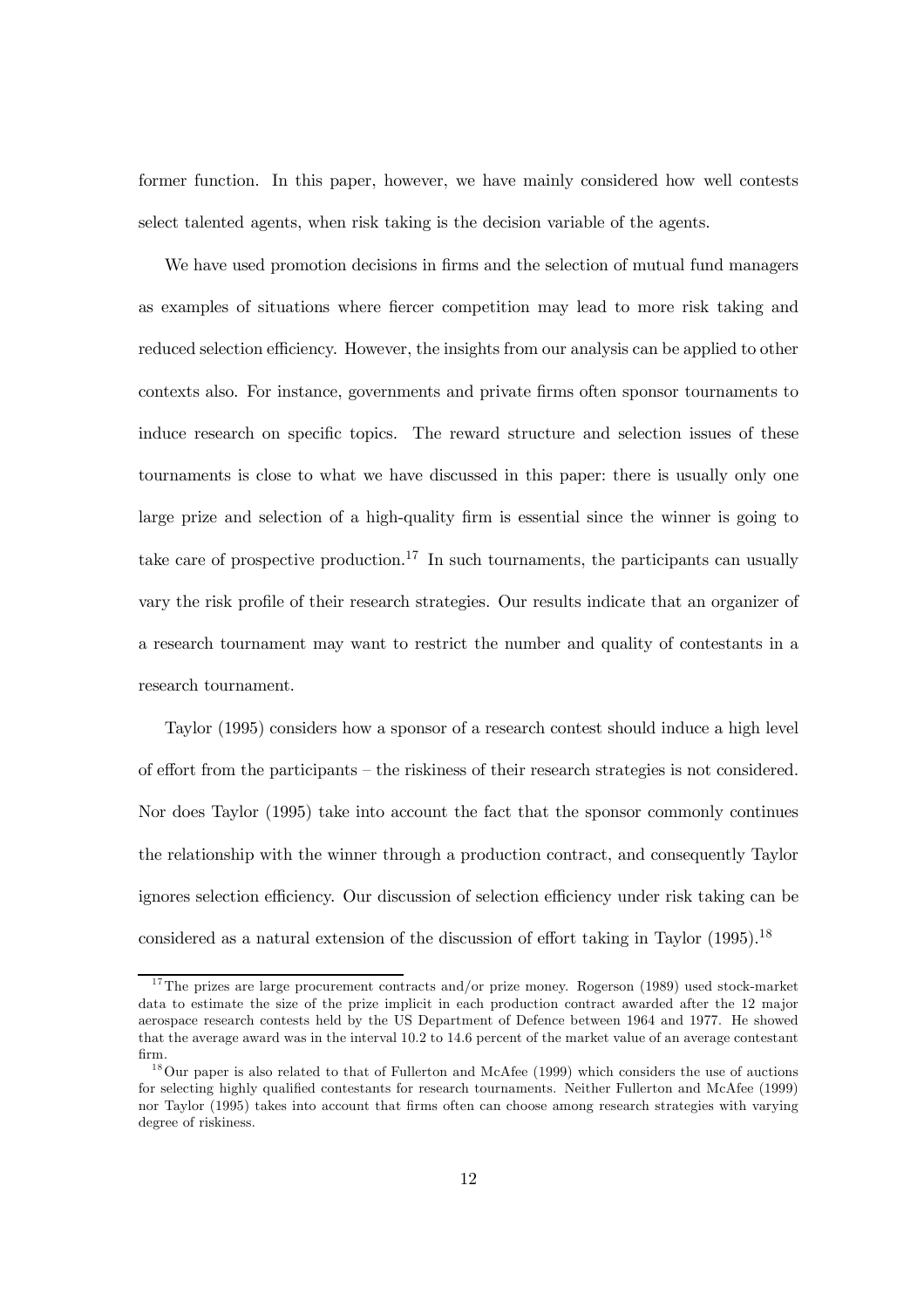We have two main results. We show that although increasing the number of firms participating in a contest makes it more likely that the pool of contestants includes a high-quality firm, it might make it less likely that a high-quality firm will be awarded the prize. We also show that an increase in the expected ability or quality of the contestants may make it less likely that a high-quality firm will be selected. The intuition behind the results is that a more competitive tournament – more contestants or higher expected abilities among the contestants – induces firms to adopt riskier strategies, which may harm the selection of high-quality firms. Riskier projects create more noise in the selection contest, and thereby reduce the informativeness of the rank.

Our results provide an explanation of why it seems to be increasingly difficult to identify mutual fund managers with superior investment skills.<sup>19</sup> As the mutual fund market becomes more competitive, fund companies may become more inclined to apply investment strategies (more risk taking) which reduce the investors ability to identify highly skilled fund managers.<sup>20</sup>

### A Numerical Analysis

The discrete output space,  $\{z_1, z_2, z_3, z_4\}$ , places tight restrictions on the type of risk taking allowed. Specifically, the only way for an agent to increase risk is by putting more probability weight on the endpoints  $z_1$  and  $z_4$ . With a continuous output space, say the interval  $[z_1, z_4]$ , increased risk does not necessarily imply more weight at the endpoints. In this appendix we use simulation techniques to consider the case with a continuous output

 $19$ See e.g. Brown and Goetzmann (1995), Carhart (1997), or Hendricks et al. (1993) for empirical analyses of performance persistence in the mutual fund industry.

 $20$ The famous failure of Long-Term Capital Management (LTCM) may be an example of a company adopting excessive risky strategies to attract investors.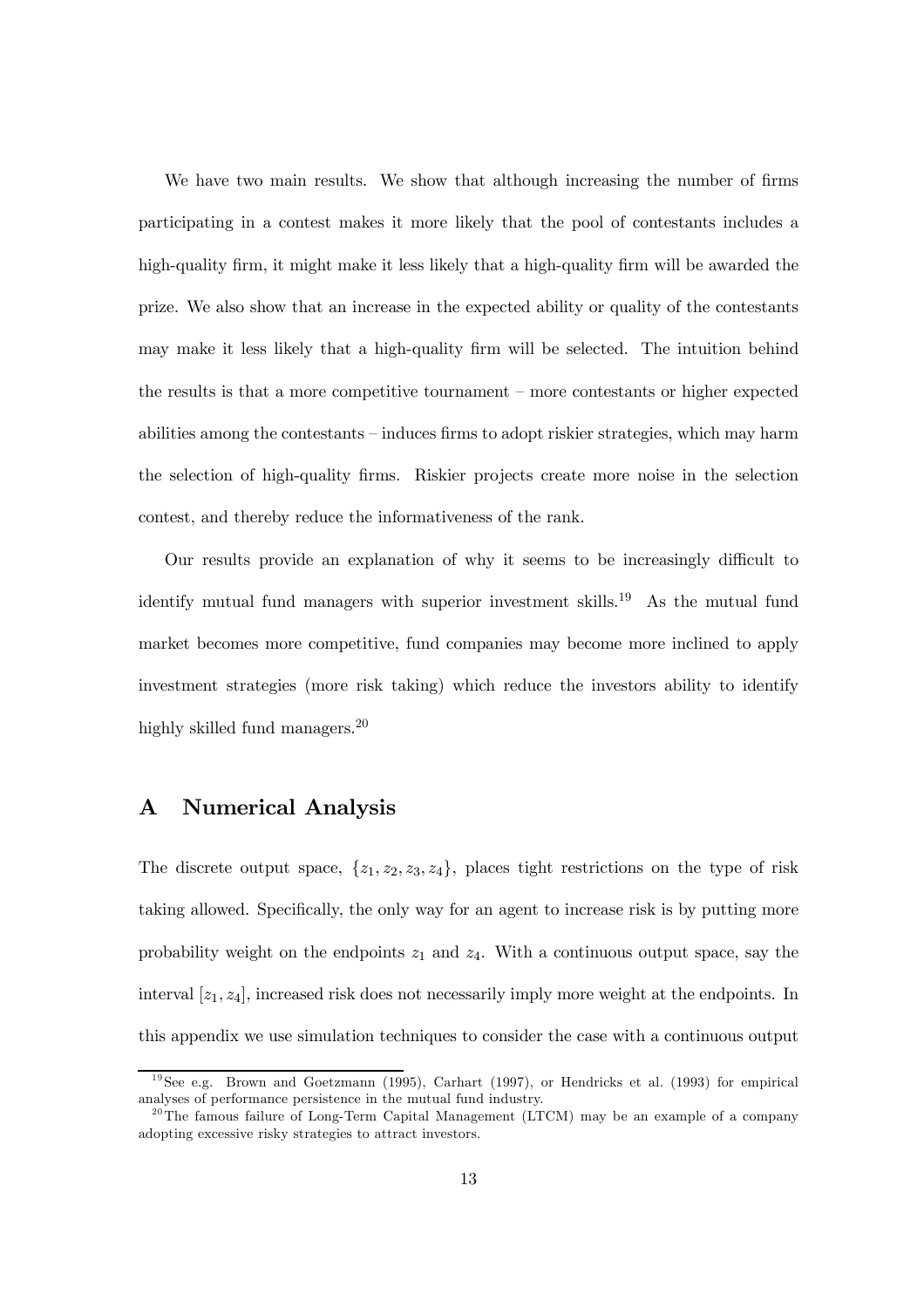space and three different ability levels: High  $(H)$ , Medium  $(M)$ , and Low  $(L)$ . The results of this section show that our main results also hold when the output space is continuous.21

As before, the agents maximize the probability of being selected by choosing between safe and risky projects. To conduct the simulation analysis we make the following assumptions.

- 1. The outcomes of the agents' projects are normally distributed with expected outcomes  $L = 0$ ,  $M = 3$  or  $H = 6$ .
- 2. The agents choose between a safe and a risky project with the same expected outcome. The safe project is assumed to have a standard deviation of 1. The risky project has a standard deviation of  $\sigma$ , where  $\sigma \in [3, 7]$ .
- 3. The probability of being of a particular type is:

|             |             | H |
|-------------|-------------|---|
| Probability | $rac{1}{2}$ | ь |

An increase in  $\theta$  implies that it is more likely for any agent to meet an opponent with high ability.

#### A.1 Quality of the Contestants

In this section we show that  $\Pi$  may decrease with an increase in the quality of the contestants  $(\theta)$ .

<sup>&</sup>lt;sup>21</sup>The MapleV programs used in this section can be obtained from the authors. We have experimented with different parameter values and obtained similar results, so the results seem robust.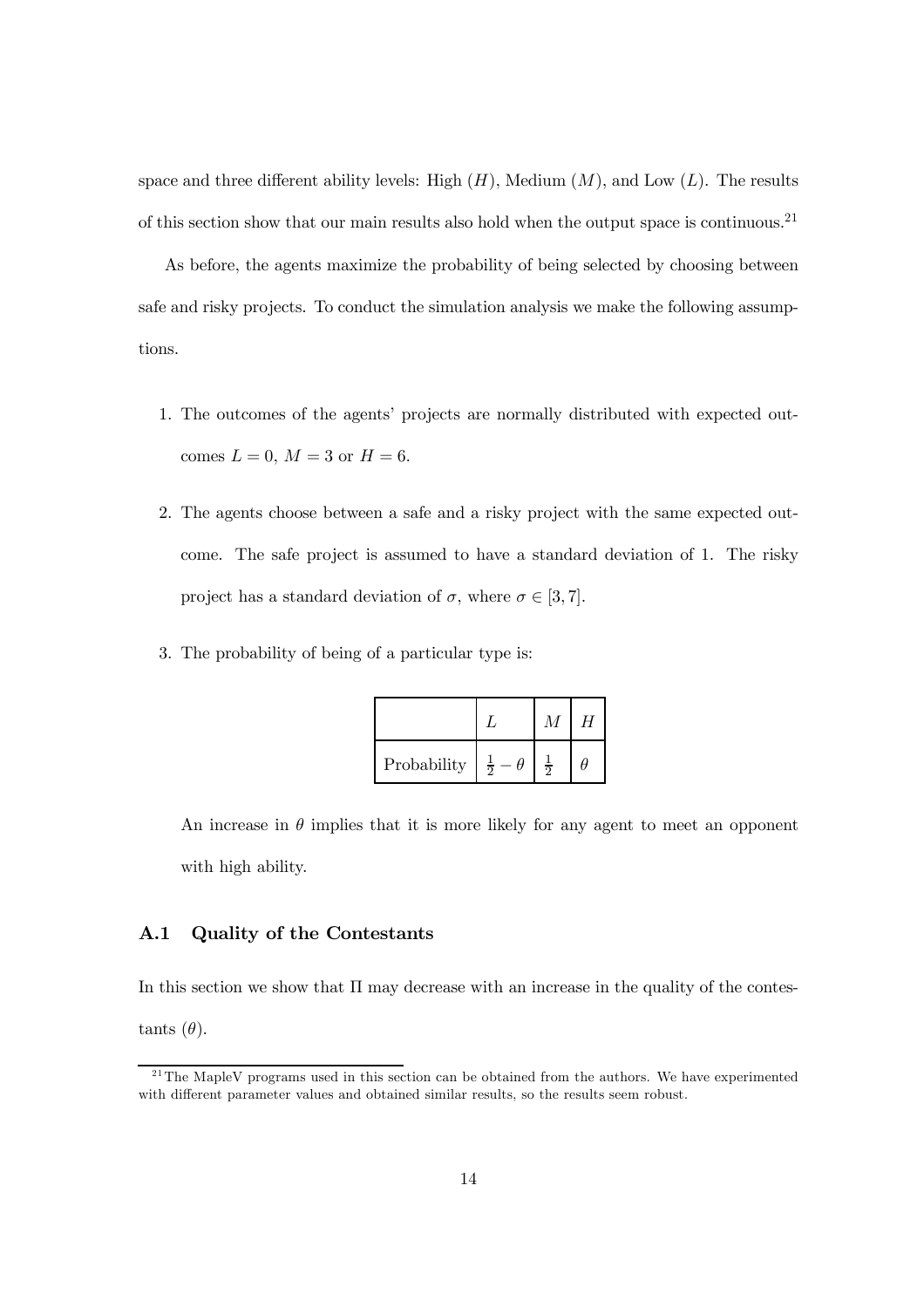Consider the case with two contestants. It is simple to verify that there exists an equilibrium in dominant strategies where the  $H$  type always chooses a safe strategy and the L type always chooses a risky strategy.<sup>22</sup> Let us now focus on the M type. If  $\theta$  is small, then the likelihood of facing a better contestant is small and the M type behaves as if she is best and, hence, chooses the safe strategy. But if  $\theta$  is high then the M type is more likely to face a better contestant and, hence, chooses the risky strategy. In Figure 2, the curve G shows the critical values for  $\theta$ , such that the M type is indifferent between choosing a safe and a risky strategy.



Figure 2: Higher quality  $(\theta)$  of contestants

The shaded area represents the possibility that an increase in  $\theta$  reduces  $\Pi$ . Moving

 $^{22}$ To see why, first note that for type L the high risk strategy dominates the low risk strategy. If she is facing a better type, she will always increase her probability of winning by choosing the riskier strategy. If she is facing another  $L$  type she is indifferent about the choice between a high and low risk strategy. Hence, a high risk strategy is a dominant strategy for the L type. Second, note that the low risk strategy is the dominant strategy for the  $H$  type. A high risk strategy will increase the probability of low outputs and hence increase the likelihood of less able contestants achieving a higher output. Furthermore, the H type will be indifferent to the choice between low and high risk strategy facing another  $H$  type.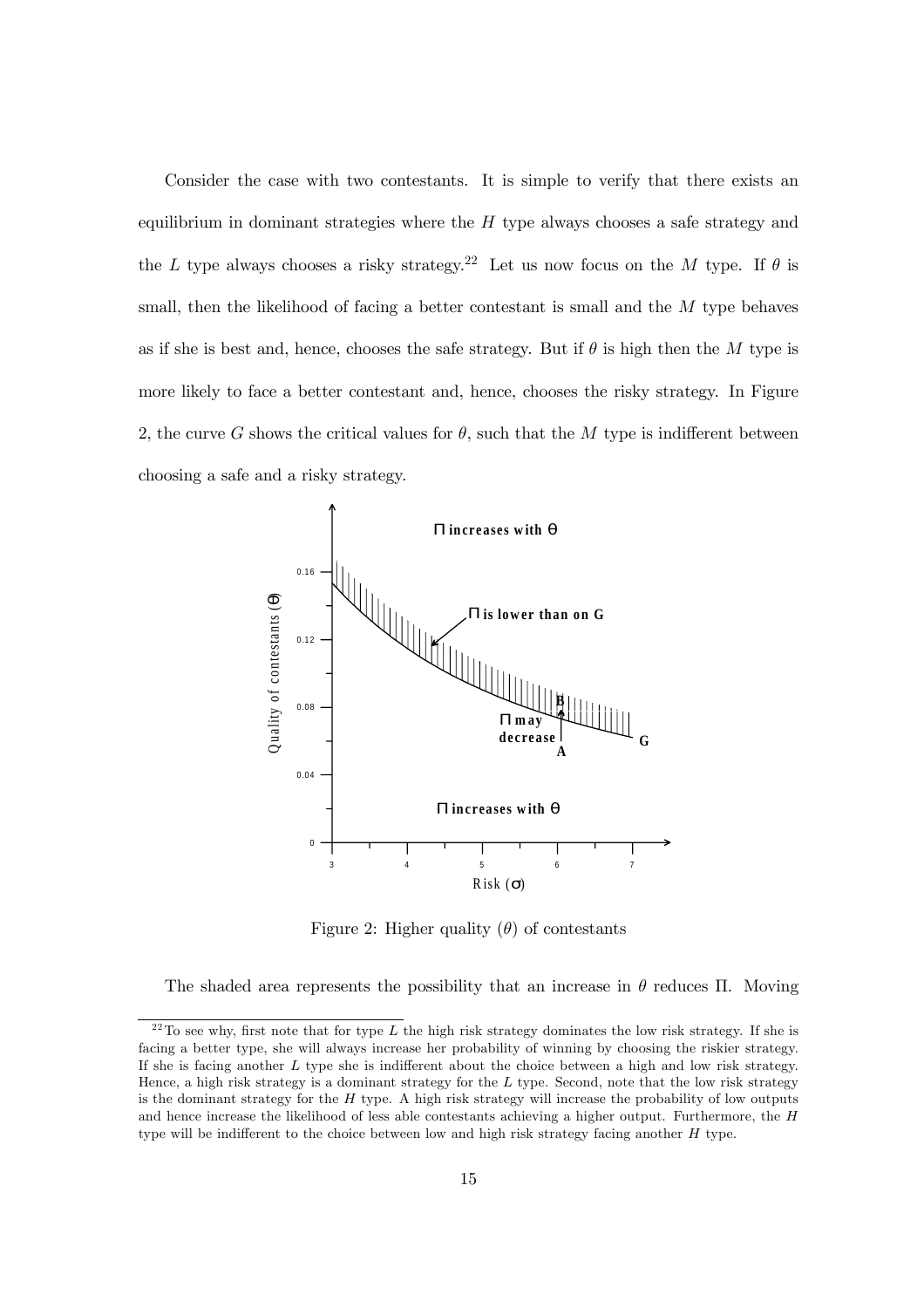northwards from a point on the  $G$  line into the shaded area, causes a decrease in  $\Pi$ . To illustrate further, take two points on the diagram and label them A and B. Then  $\Pi$ increases from A to B if B lies further north than A, as long as we do not cross the  $G$  line. If A is below the G line and B is above, as illustrated in Figure 2, then  $\Pi$  may decrease.

An increase in the quality of the contestants makes it more likely that one of the contestants is a  $H$  type. But higher quality induce the  $M$  types to choose a risky strategy, which may decrease  $\Pi$ .

#### A.2 Number of Contestants

In this section we illustrate that  $\Pi$  may decrease as a result of adding one contestant to a group of two contestants. For simplicity, we focus on the case in which adding a contestant induces the  $M$  type to change strategy, but not the  $L$  type or the  $H$  type. It is straightforward to show that  $(risky, risky, safe)_{n=3}$  is a unique equilibrium for  $\theta < \frac{1}{5}$ , which is the case we consider in the following figure.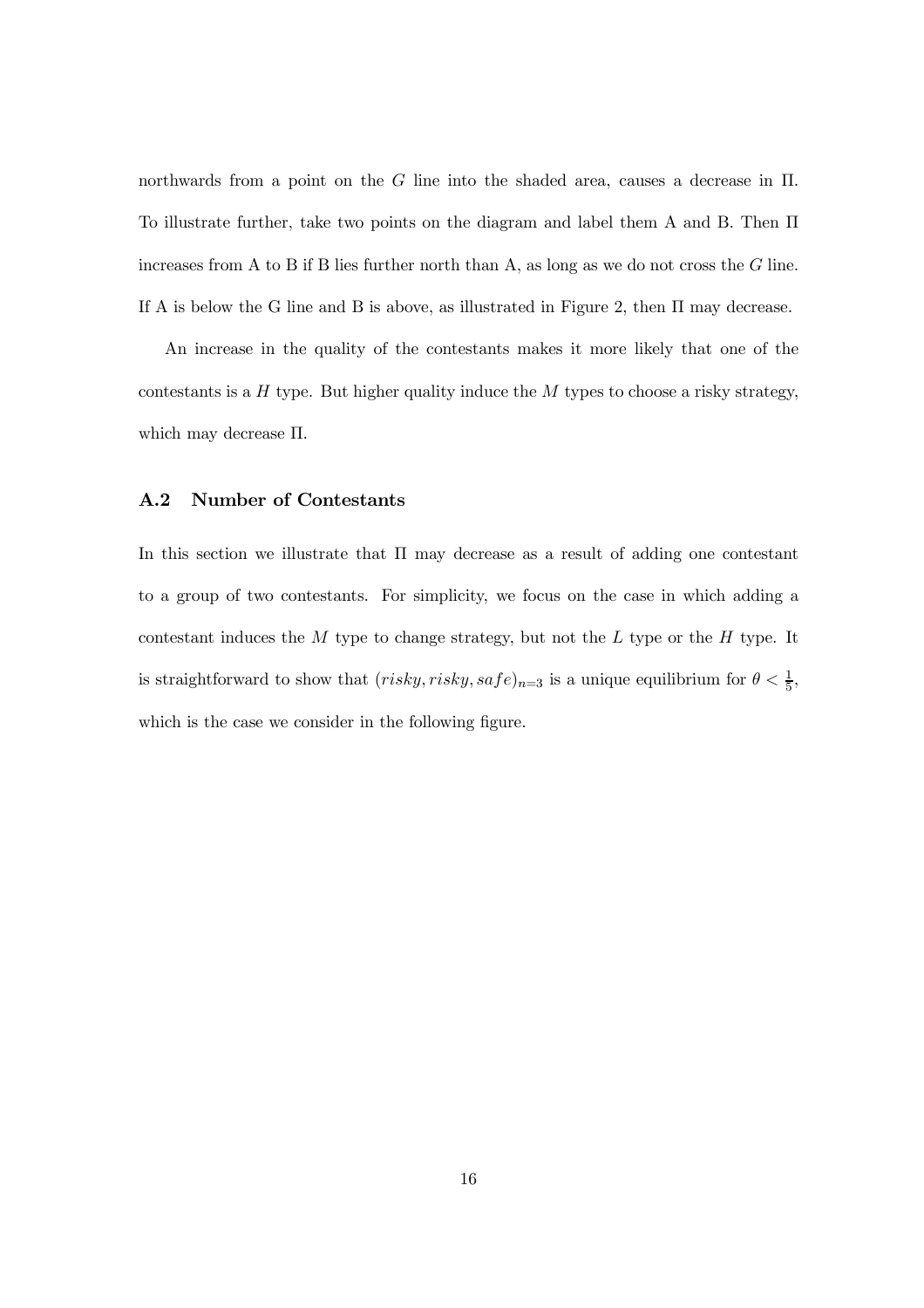

Figure 3: Adding one more contestant

In Figure 3, the line P gives the points where  $\Pi$  is identical for  $n = 2$  and  $n = 3$ . In the shaded area of Figure 3,  $\Pi$  decreases when the number of contestants increases from two to three.

### B Proofs

For the sake of brevity, we write  $s$  instead of  $safe, r$  instead of  $risky, l$  instead of low and  $h$  instead of  $high$  throughout this appendix.

*Proof of Proposition 1:* We use the following convention:  $U_i(j, k)$  denotes the win probability of an agent of type  $i$  when agents of her own type (including herself) play strategy j and agents of the other type play strategy k. For example,  $U_H(s, r)$  denotes the win probability of an h agent when all h agents (including herself) play  $s$ , and all  $l$  agents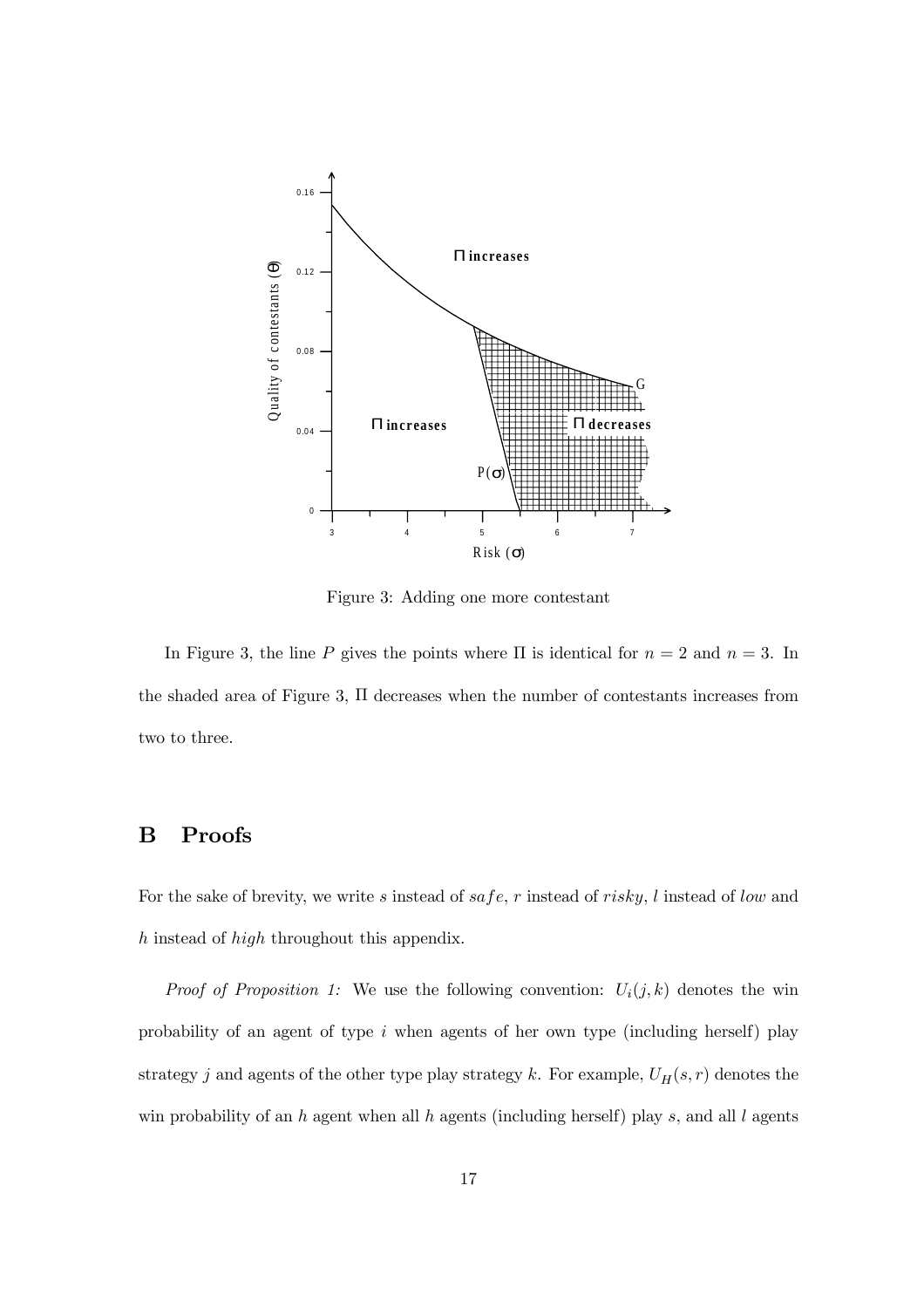play  $r$ . The individual payoffs in the symmetric tuples (when all agents of the same type choose the same strategies) are:

$$
U_H(r,r) = \frac{1}{2}(1 + (1 - \theta)(y - x)) \quad U_L(r,r) = \frac{1}{2}(1 + \theta x - \theta y)
$$
  
\n
$$
U_H(s,r) = 1 - \frac{1}{2}\theta - x + \theta x \qquad U_L(s,r) = \frac{1}{2}(1 + \theta) - \theta y
$$
  
\n
$$
U_H(r,s) = \frac{1}{2}\theta + (1 - \theta)y \qquad U_L(r,s) = \frac{1}{2}(1 - \theta) + x\theta
$$
  
\n
$$
U_H(s,s) = 1 - \frac{1}{2}\theta \qquad U_L(s,s) = \frac{1}{2}(1 - \theta)
$$

For individual deviations, we use the following convention:  $U_i'(j, k)$  denotes the win probability of an agent of type i when she plays strategy  $-j$ , other agents of her own type play strategy  $j$ , and agents of the other type play strategy k. Since the payoff from letting  $-j$  be a mixed strategy is a convex combination of playing s and playing r, we only need to consider pure-strategy deviations. For example,  $U_H'(s,r)$  denotes the win probability of an  $h$  agent playing  $r$ , when all other  $h$  agents play  $s$ , and all  $l$  agents play  $r$ . The individual payoffs from individual deviation are:

$$
U'_H(r,r) = \theta(1-y) + (1-\theta)(1-x)
$$
  
\n
$$
U'_H(s,r) = \theta y + (1-\theta)(\frac{1}{2}xy + y(1-x) + \frac{1}{2}(1-x)(1-y))
$$
  
\n
$$
U'_H(r,s) = \theta(1-y) + (1-\theta)
$$
  
\n
$$
U'_H(s,s) = y
$$
  
\n
$$
U'_L(r,r) = \theta(1-y) + (1-\theta)(1-x)
$$
  
\n
$$
U'_L(s,r) = \theta x + (1-\theta)(\frac{1}{2}xy + x(1-y) + \frac{1}{2}(1-x)(1-y))
$$
  
\n
$$
U'_L(r,s) = (1-\theta)(1-x)
$$
  
\n
$$
U'_L(s,s) = x
$$

Consider equilibrium  $(r, r)$ . Notice that the payoff from individual deviation is the same for an h agent and an l agent, and moreover that  $U_H(r,r) > U_L(r,r)$ . Thus we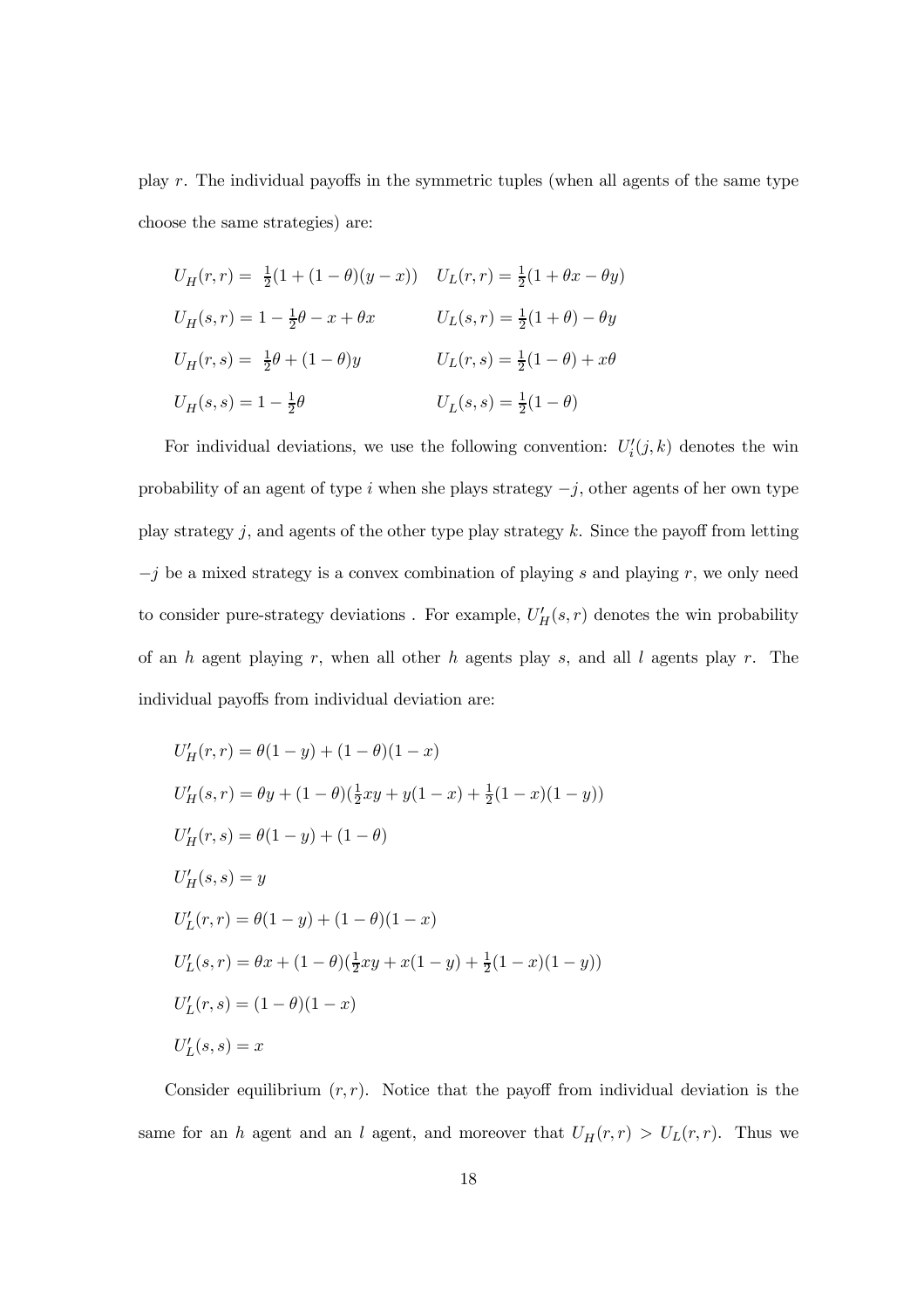only have to check a deviation from an  $l$  agent: if an  $l$  agent would not deviate, then an  $h$  agent would not deviate. An  $l$  agent follows the supposed equilibrium strategy if  $\frac{1}{2}(1 - \theta y + \theta x) > \theta(1 - y) + (1 - \theta)(1 - x)$ , which implies that  $y > \frac{1 + \theta x - 2x}{\theta}$ .

Consider equilibrium  $(s, s)$ . An l agent follows the supposed equilibrium strategy if  $x < \frac{1}{2}(1 - \theta)$ . The condition for an h agent is  $y < 1 - \frac{1}{2}\theta$ .

Consider equilibrium  $(r, s)$ . An l agent follows the supposed equilibrium strategy if  $\frac{1}{2}(1-\theta)+x\theta>(1-\theta)(1-x)$ , which implies that  $x>\frac{1}{2}(1-\theta)$ . The condition for the h type is  $\frac{1}{2}(1 + (1 - \theta)(y - x)) > \theta y + (1 - \theta)(\frac{1}{2}xy + y(1 - x) + \frac{1}{2}(1 - x)(1 - y))$ , which implies that  $y < \frac{1}{2}$ .

Consider equilibrium  $(s, r)$ . An l agent sticks if  $\frac{1}{2}(1 + \theta) - \theta y > \theta x + (1 - \theta)(\frac{1}{2}xy +$  $x(1-y) + \frac{1}{2}(1-x)(1-y)$ , which implies that  $x < \frac{y+2\theta-3\theta y}{1+\theta}$ . The condition for the h type is  $\frac{1}{2}\theta + (1 - \theta)y > \theta(1 - y) + (1 - \theta)$ , which implies that  $y > 1 - \frac{1}{2}\theta$ .

The uniqueness of BNE, given  $(x, y)$ , follows directly from the argument.

*Proof of Proposition 2:* There are several areas in the  $(x, y)$  diagram where  $\Pi$  decreases with  $\theta$ . Consider one example. Suppose  $x = \frac{1}{5}$  and  $y = \frac{1}{4}$ . If  $\theta = \frac{1}{2}$ , then  $(s, s)$  is the unique BNE, which gives  $\Pi$  equal to  $\frac{3}{4}$ . Now increase  $\theta$  to  $\frac{3}{5}$ . In that case  $(r, s)$  is the unique BNE, and  $\Pi$  equals  $\frac{93}{125} < \frac{3}{4}$ . Thus we have demonstrated that for  $x = \frac{1}{5}$  and  $y = \frac{1}{4}$ ,  $\Pi$  is larger for  $\theta = \frac{1}{2}$  than for  $\theta = \frac{3}{5}$ .

*Proof of Proposition 3:* Consider an example. Let  $\theta = \frac{1}{2}$ ,  $x = \frac{1}{5}$ ,  $y = \frac{1}{4}$ . First consider the case  $n=2$ . Then, from Proposition 2,  $(s, s)$  is the unique BNE. That gives  $\Pi(2, \frac{1}{2}) = \theta^2 + 2\theta(1 - \theta) = \frac{3}{4} = \frac{150}{200}$ . Now increase *n* to 3. In that case,  $(s, s)$  is no longer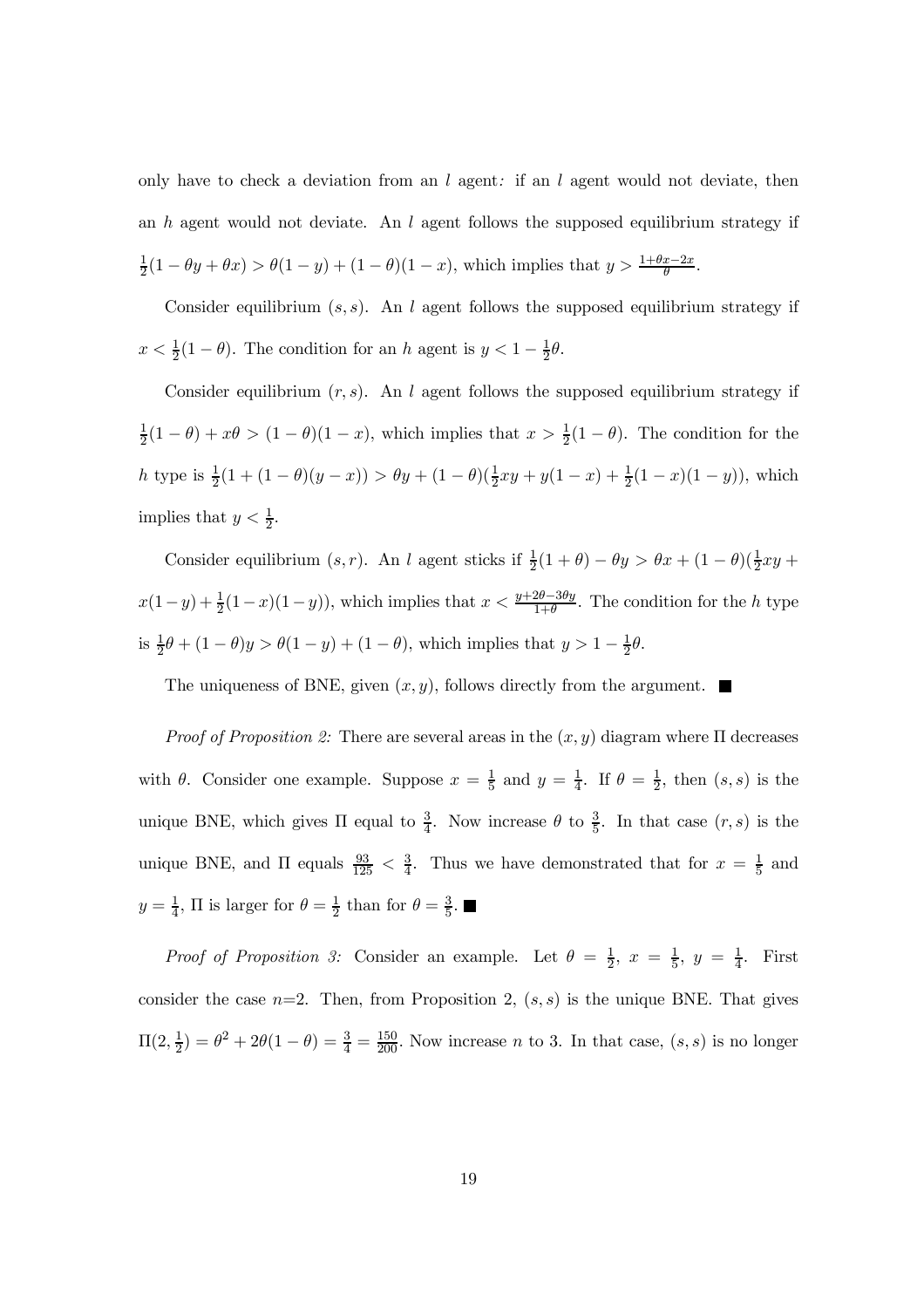a BNE since

$$
U_L(s,s) = \frac{1}{3}(1 - \frac{1}{2})^2 = \frac{1}{12} < U'_L(s,s) = \frac{1}{5}
$$

However,  $(r, s)$  is indeed the BNE since  $a)U_L(r, s) = \frac{67}{300} > U'_L(r, s) = \frac{48}{300}$ . While on the other hand, b)  $U_H(s,r) = \frac{532}{1200} > U'_H(s,r) = \frac{319}{1200}$ . Thus,

$$
\Pi(3, \frac{1}{2}) = \theta^3 + 2\theta^2(1 - \theta)(1 - x) + 2\theta(1 - \theta)^2(1 - x)^2 = \frac{97}{200} < \frac{150}{200}
$$

As with an increase in  $\theta$ , examples where  $\Pi$  decreases in n due to the h type playing a riskier strategy can easily be constructed.

 $\blacksquare$ 

Proof of Proposition 4: From Dekel and Scotchmer (1999), Proposition 3, we know that there exists a finite n, denoted  $n^*$ , such that for all n larger than  $n^*$ , (risky, risky) is the unique equilibrium. It follows that  $(risky, risky)$  is the only equilibrium for an infinite number of contestants. Consequently, with an infinite number of contestants, the winner has output equal to  $z_4$ , with probability 1. By the law of large numbers, the share of  $H$ agents that achieve  $z_4$  is just y, and the share of L agents that achieve  $z_4$  is equal to x. Thus  $\Pi(\infty) = \frac{\theta y}{\theta y + (1 - \theta)x}$ . Now consider  $\theta = \frac{1}{2}, x = \frac{1}{5}, y = \frac{1}{4}$ . With those parameter values, we have  $\Pi(\infty) = \frac{5}{9} < \frac{3}{4} = \Pi(2)$ .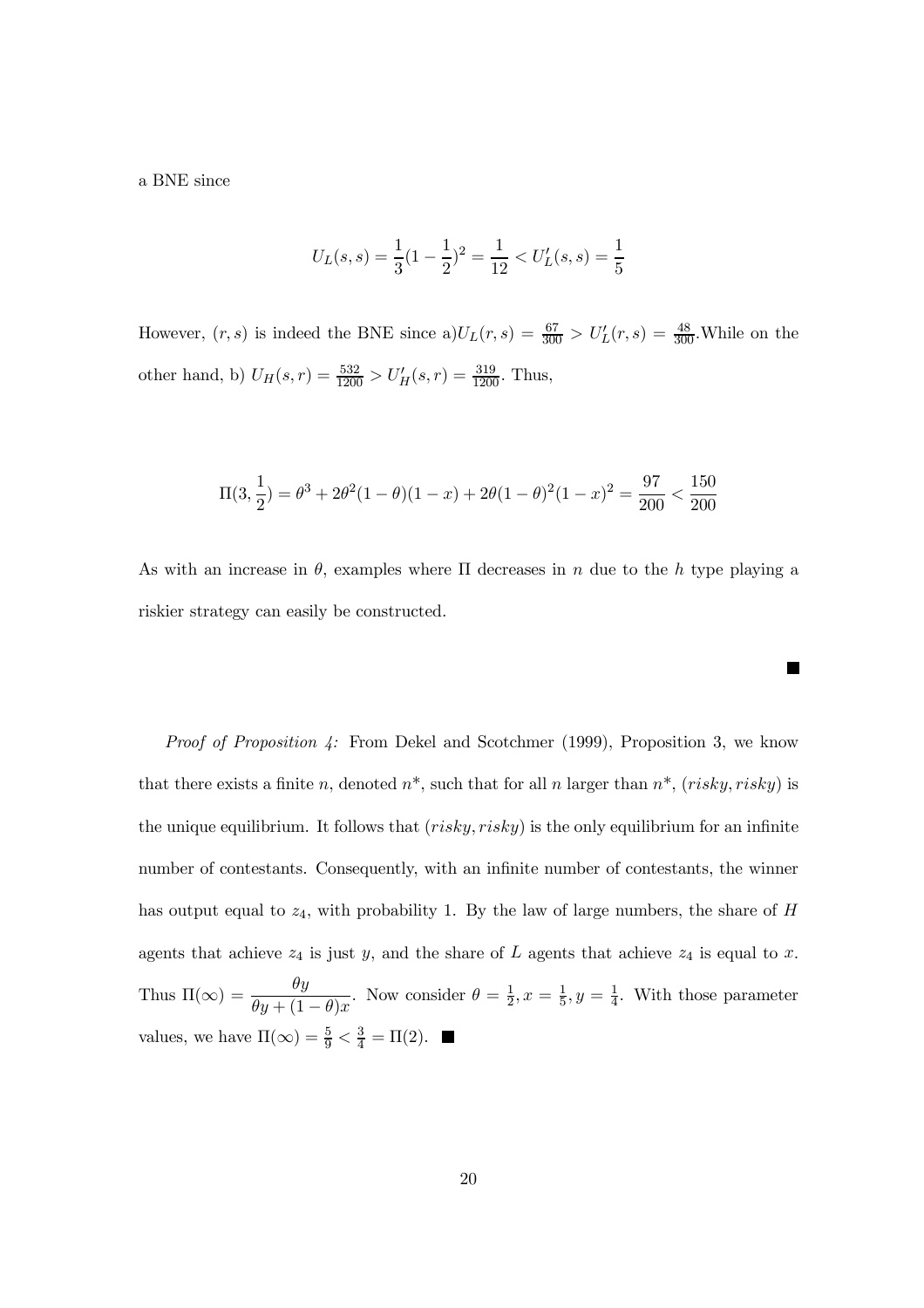### References

- Baye, M. R., Kovenock, D. and de Vries, C. G. (1993), Rigging the lobbying process: An Application of the all-pay auction, American Economic Review, 83, 289–94.
- Bhattacharya, S. and Guasch, J. L. (1988), Heterogeneity, tournaments, and hierarchies, Journal of Political Economy, 96, 867–881.
- Brown, K., Harlow, W. V. and Starks, L. T. (1996), Of tournaments and temptations: An analysis of managerial incentives in the mutual fund industry, Journal of Finance, 51, 85–110.
- Brown, S. and Goetzmann, W. (1995), Attrition and mutual fund performance, Journal of Finance, 50, 679–698.
- Cabral, L. (1997), Football, Sailing, Tennis and R&D: Dynamic Competition with strategic choice of variance and co-variance, Working Paper 109, London Business School, London.
- Carhart, M. (1997), On the persistence of mutual fund performance, Journal of Finance, 52, 57–82.
- Chevalier, J. and Ellison, G. (1997), Risk taking by mutual funds as a response to incentives, Journal of Political Economy, 105, 1167–1200.
- Dasgupta, P. and Maskin, E. (1987), The simple economics of research portfolios, Economic Journal, 97, 581–595.
- Dekel, E. and Scotchmer, S. (1999), On the Evolution of Attitudes Towards Risk in Winner-Take-All Games, Journal of Economic Theory, 87, 125–143.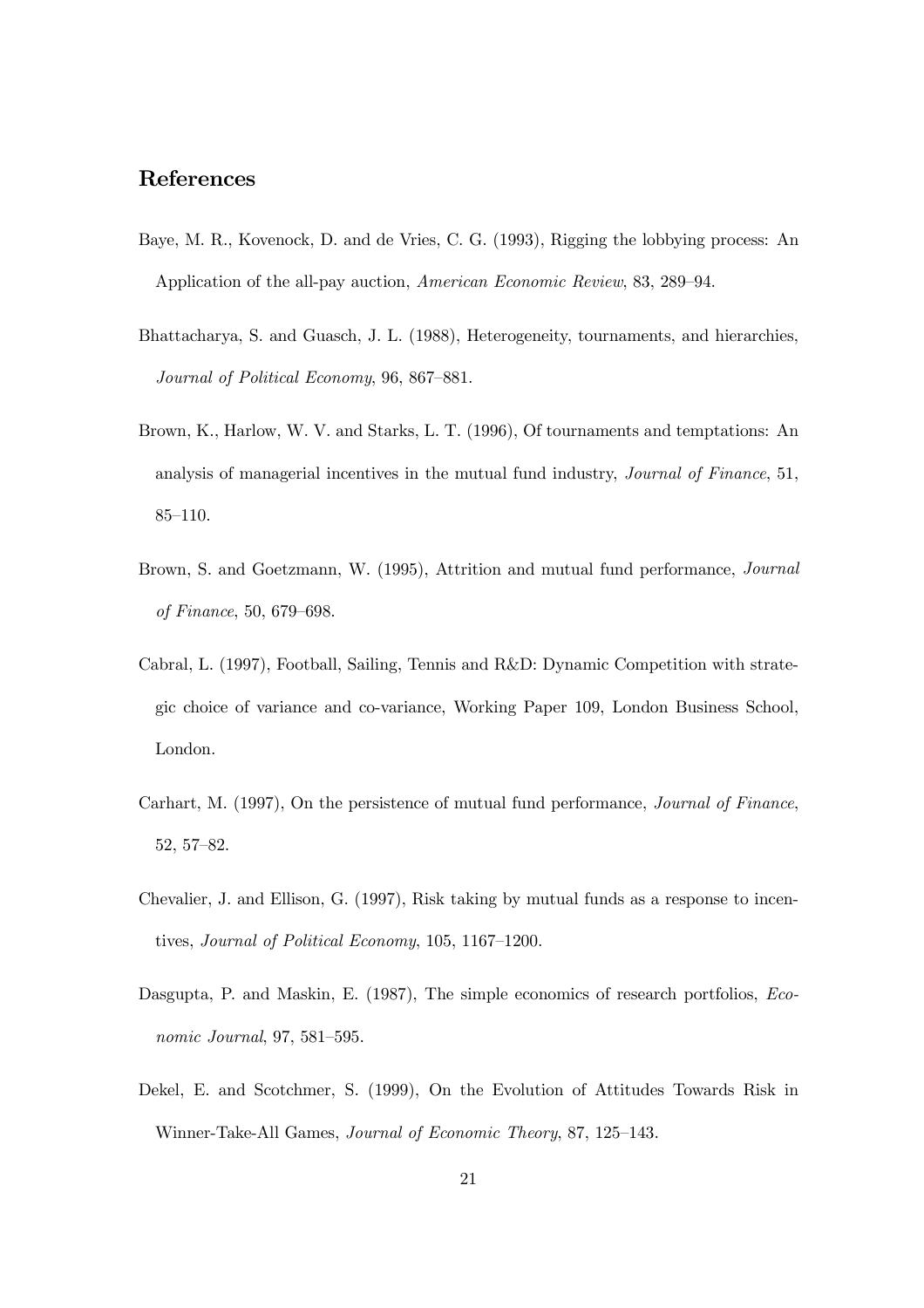- Diamond, P. (1998), Managerial Incentives: On the Near Linearity of Optimal Compensation, Journal of Political Economy, 106, 931–957.
- Fullerton, R. L. and McAfee, R. P. (1999), Auctioning entry into tournaments, Journal of Political Economy, 107, 573–605.
- Gibbons, J. D., Olkin, I. and Sobel, M. (1977), Selecting and ordering populations: A new statistical methodology, New York: Wiley.
- Harrington, J. J. E. (1998), The social selection of flexible and rigid agents, American Economic Review, 88, 63–82.
- Harrington, J. J. E. (1999), The equilibrium level of rigidity in a hierarchy, Games and Economic Behavior, 28, 189–202.
- Heinkel, R. and Stoughton, N. M. (1994), The dynamics of portfolio management contracts, Review of Financial Studies, 7, 351–387.
- Hendricks, D., Patel, J. and Zeckhauser, R. (1993), Hot Hands in Mutual Funds: Short-Run Persistence of Relative Performance, 1974-1988, Journal of Finance, 48, 93–130.
- Klette, T. and de Meza, D. (1986), Is the market biased against risky R&D, RAND Journal of Economics, 17, 133–139.
- Lambert, R. (1986), Executive effort and selection of risky projects, Rand Journal of Economics, 17, 77–88.
- Lazear, E. and Rosen, S. (1981), Rank-order tournaments as optimum labor contracts, Journal of Political Economy, 89, 841–864.